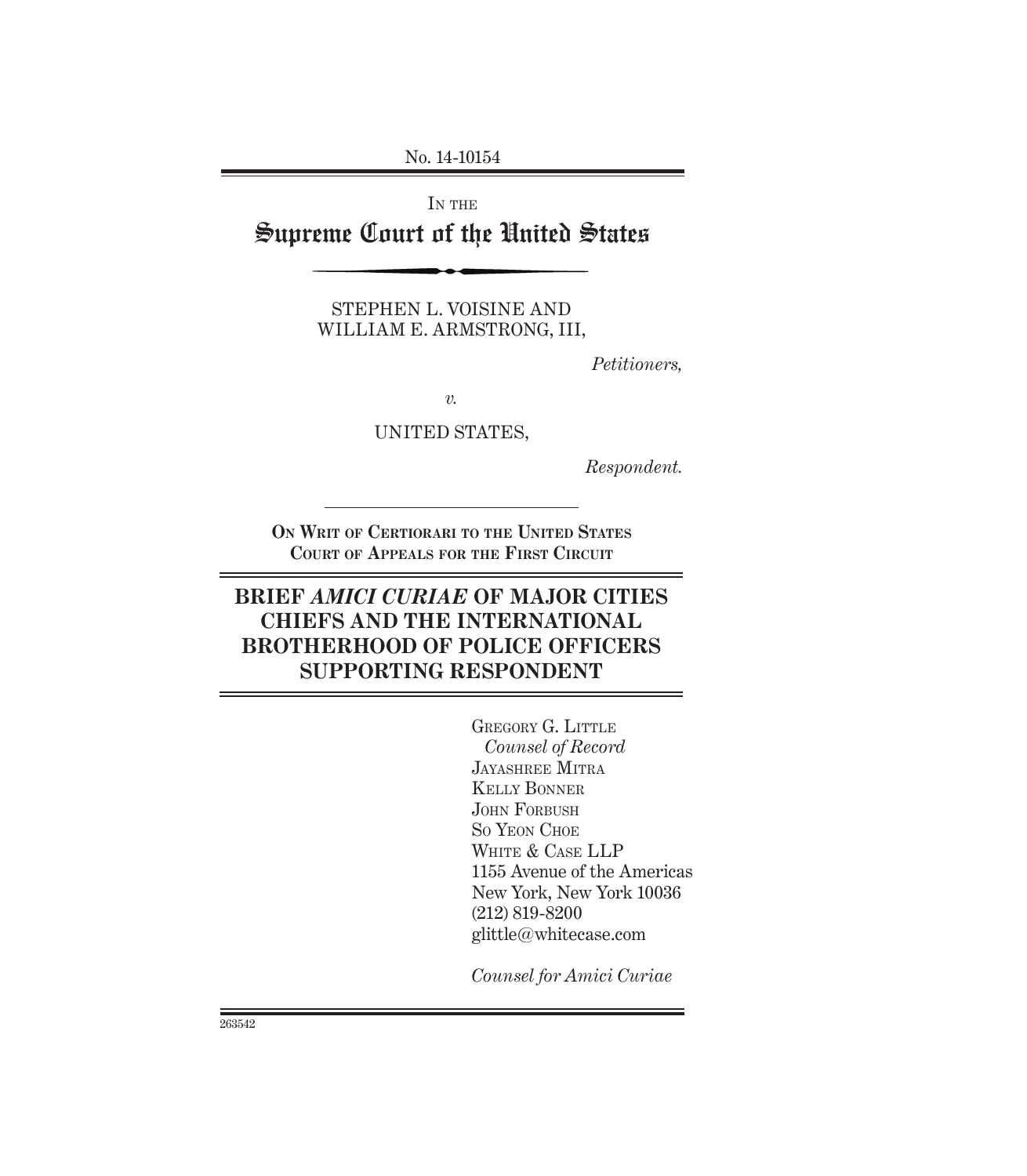## TABLE OF CONTENTS

| I.<br>Domestic Violence is a Widespread Crime<br>Made More Lethal When Abusers Have                                                                                                |
|------------------------------------------------------------------------------------------------------------------------------------------------------------------------------------|
| Domestic Violence is Characterized by an<br>II.<br>Escalating Pattern of Abuse and a Prior<br>Act of Violence is a Strong Predictor of<br>Future Acts of Increased Aggression.  11 |
| III. Law Enforcement Officers Face Ongoing,<br>Intractable Risks When Domestic Abusers                                                                                             |
| IV. Prosecuting Domestic Violence is<br>Challenging and Perpetrators May Avoid                                                                                                     |
| The First Circuit's Interpretation is<br>V.<br>Consistent with Congressional Intent by<br>Including Reckless Acts within the Ambit<br>of "Misdemeanor Crime of Domestic            |
| VI. Practical Considerations Require<br>Affirmation of the First Circuit's Opinion.  29                                                                                            |
|                                                                                                                                                                                    |

i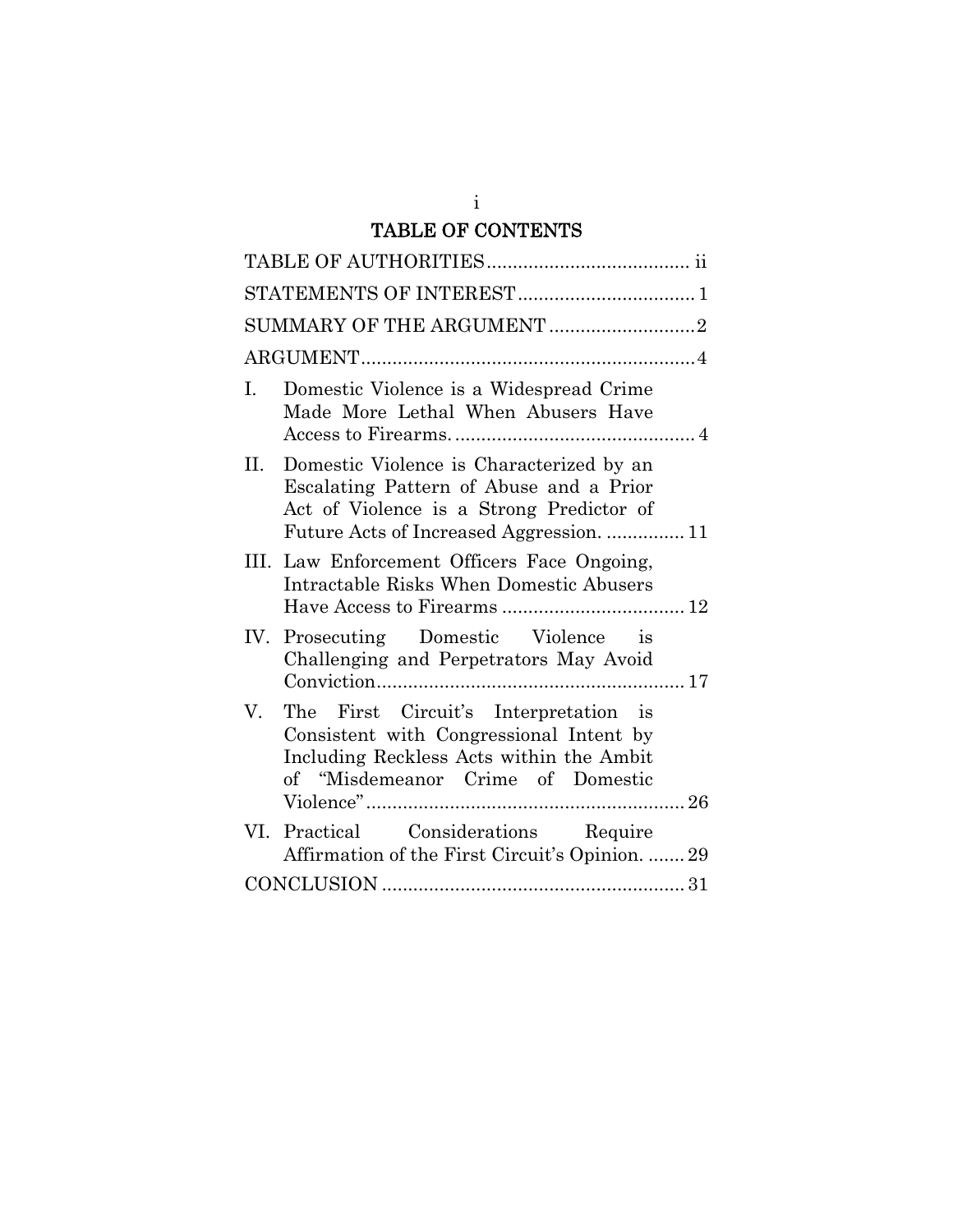## **TABLE OF AUTHORITIES**

## **PAGES**

## **CASES**

| Commonwealth v. Hawkins,                           |
|----------------------------------------------------|
|                                                    |
| District of Columbia v. Heller,                    |
|                                                    |
| Georgia v. Randolph,                               |
|                                                    |
| Giles v. California,                               |
|                                                    |
| Hiibel v. Sixth Jud. Dist. Ct.,                    |
|                                                    |
| Johnson v. United States,                          |
|                                                    |
| Planned Parenthood of Southeastern Pennsylvania v. |
|                                                    |
| Stimmel v. Lynch,                                  |
| 2015 U.S. Dist. LEXIS 130132, (N.D.                |
|                                                    |
| United States v. Castleman,                        |
|                                                    |
| United States v. Hayes,                            |
|                                                    |
| United States v. Lewitzke,                         |
| 176 F.3d 1022 (7th Cir. 1999)  11                  |
| United States v. Tooley,                           |
| 717 F. Supp. 2d 580 (S.D. W. Va. 2010) 17, 18      |
| United States v. Voisine,                          |
|                                                    |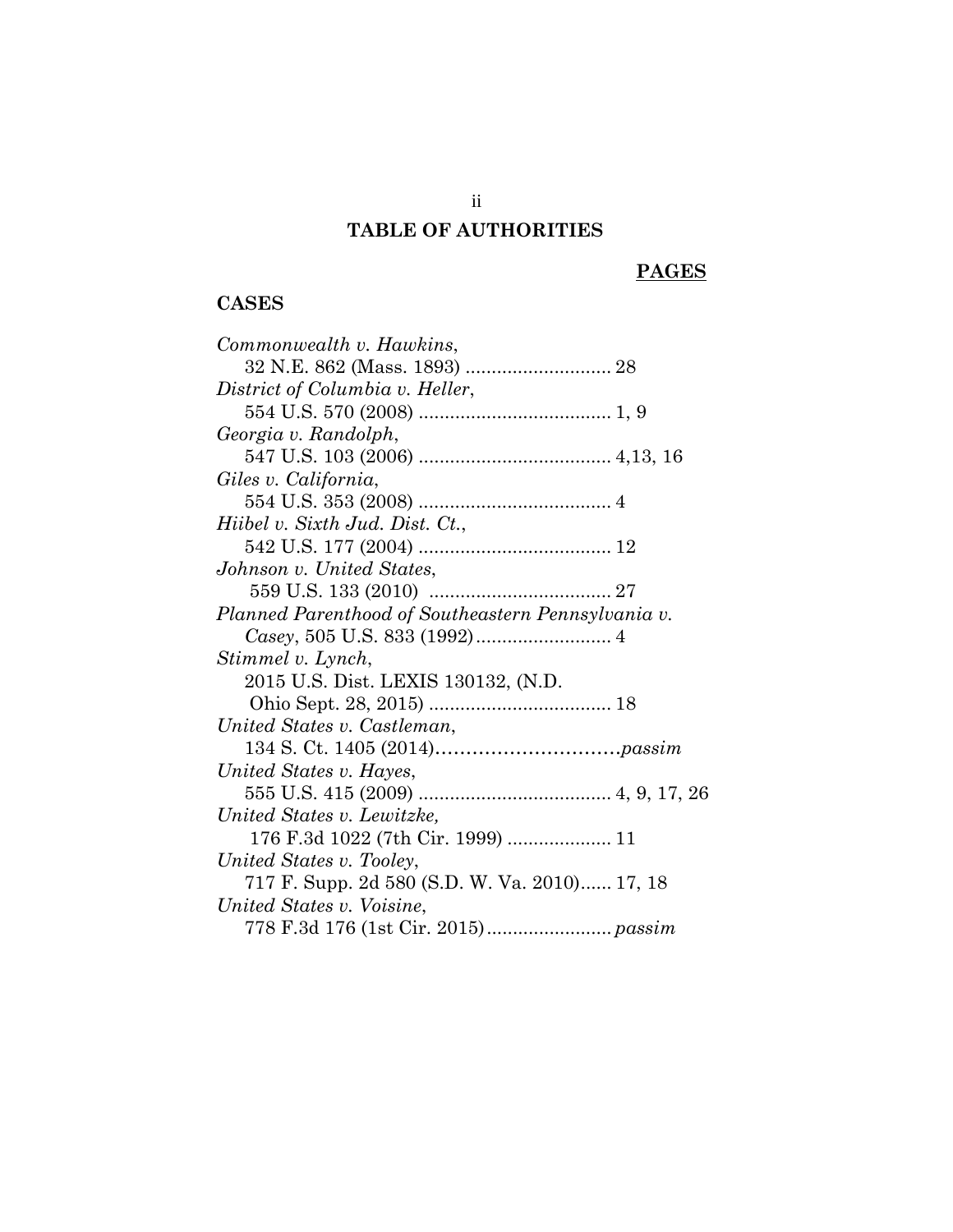## **STATUTES AND RULES**

## **OTHER AUTHORITIES**

| Alex R. Piquero et al.,                                  |
|----------------------------------------------------------|
| Assessing the Offending Activity of Criminal             |
| Domestic Violence Suspects: Offense Specialization,      |
| <i>Escalation, and De-Escalation Evidence from</i>       |
| the Spouse Assault Replication Program,                  |
| 121 Pub. Health Rep. 409                                 |
|                                                          |
| April M. Zeoli & Daniel W. Webster,                      |
| <i>Effects of Domestic Violence Policies,</i>            |
| Alcohol Taxes and Police Staffing Levels on              |
| Intimate Partner Homicide in Large U.S. Cities,          |
|                                                          |
| April M. Zeoli et al., Risks and Targeted Interventions: |
| Firearms in Intimate Partner Violence,                   |
|                                                          |
| Campus Safety, <i>Domestic Violence Takes a</i>          |
| Heavy Toll on Law Enforcement Community,                 |
| Campus Safety Magazine (Oct. 8, 2007) 13                 |
| Cassandra Kercher et al., Homicides of                   |
| Law Enforcement Officers Responding to Domestic          |
| Disturbance Calls,                                       |
| 19 Inj. Prev. 331 (2013)  14, 16                         |

iii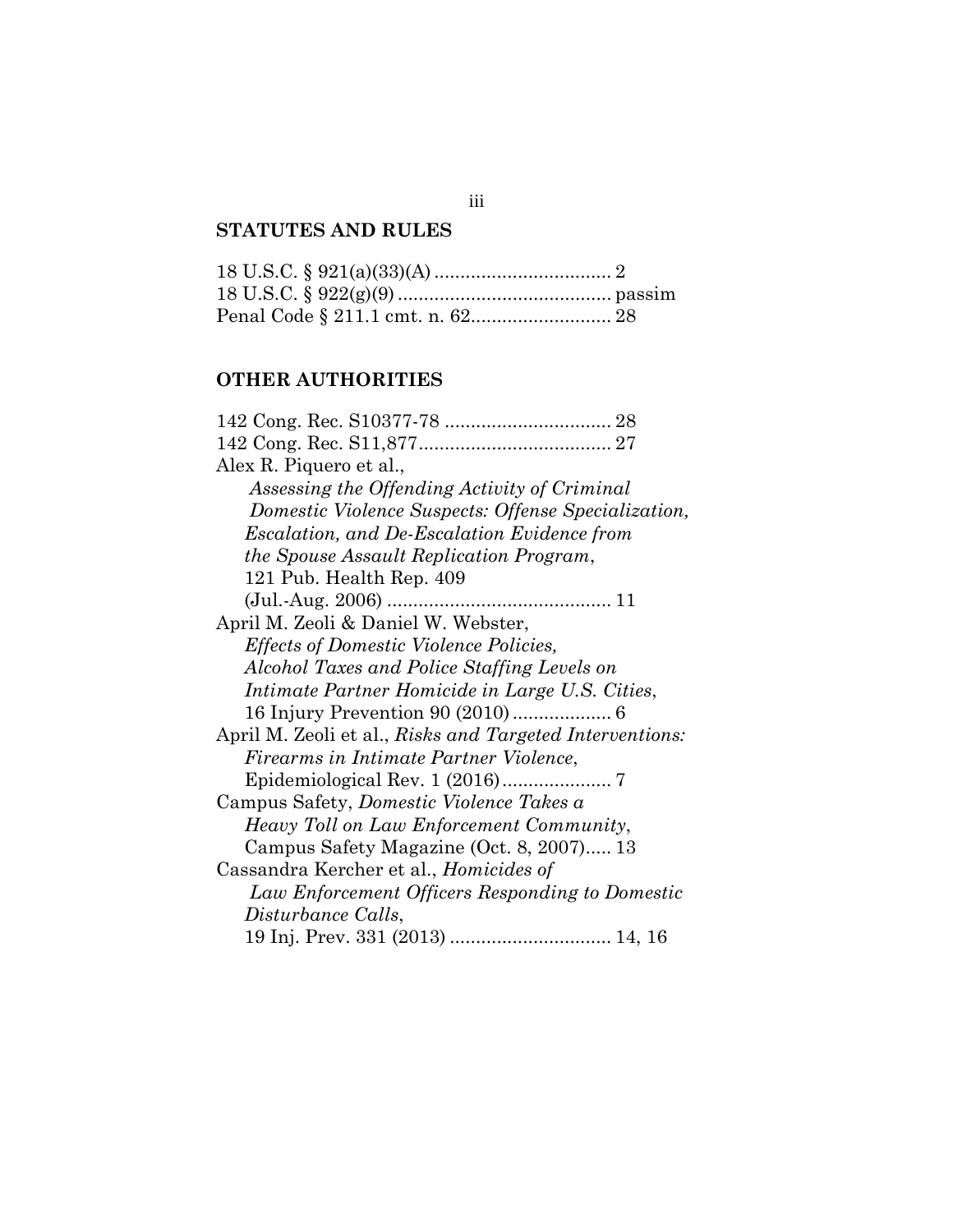| David Hemenway & Erin G. Richardson, Homicide,        |
|-------------------------------------------------------|
| Suicide, and Unintentional Firearm Fatality:          |
| Comparing the United States with Other                |
| High-Income Countries, 2003,                          |
|                                                       |
| Garen J. Wintemute et al., Subsequent Criminal        |
| <b>Activity Among Violent Misdemeanants</b>           |
| Who Seek to Purchase Handguns,                        |
|                                                       |
| Injury and Violence Prevention Program, Wash. St.     |
| Dep't of Health, Firearm-Related Injury               |
|                                                       |
| J. David Hirschel et al., The Relative Contribution   |
| of Domestic Violence to Assault and                   |
| Injury of Police Officers,                            |
| 11 Justice Quarterly 99 (1994) 17                     |
| Jacquelyn C. Campbell et al., Risk Factors for        |
| Femicide in Abusive Relationships:                    |
| Results from a Multisite Case Control Study,          |
| 93 Am. J. of Pub. Health 1089 (2003) 9, 11            |
| Jennice Vilhauer, Understanding the Victim:           |
| A Guide to Aid in the Prosecution of                  |
| Domestic Violence, 27                                 |
|                                                       |
| Jennifer Truman et al., Bureau of Justice Statistics, |
| U.S. Dep't of Justice, Criminal Victimization 2012,   |
|                                                       |
| Jennifer L. Truman & Rachel E. Morgan, Bureau of      |
| Justice Statistics, U.S. Dep't of Justice,            |
| Nonfatal Domestic Violence, 2003-2012,                |
|                                                       |
| Jinseok Kim & Karen A. Gray, Leave or Stay?           |
| <b>Battered Women's Decision</b>                      |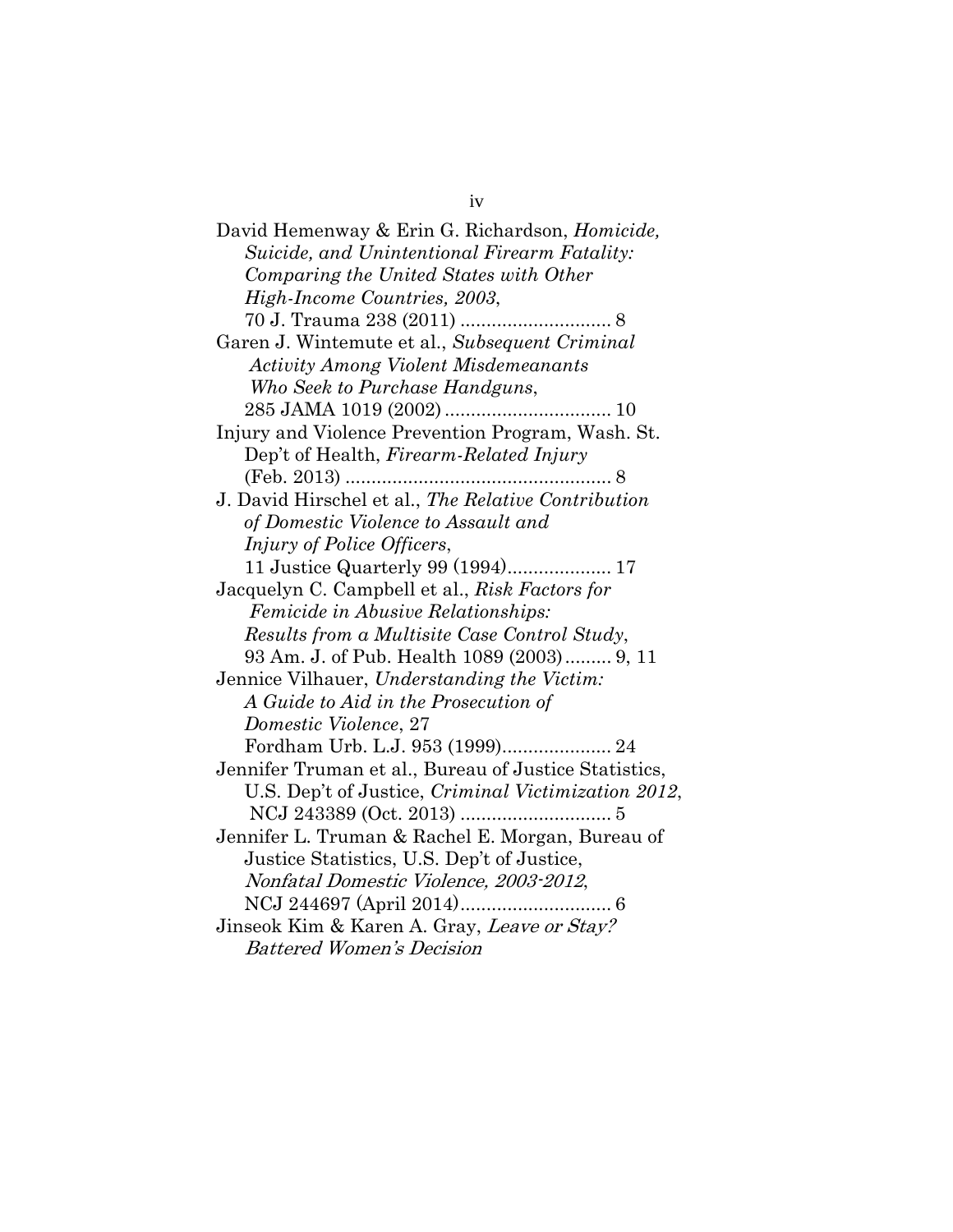After Intimate Partner Violence, 23 J. Interpersonal Violence 1465 (2008) ... 25 Kris Henning & Lisa M. Klesges, *Prevalence and Characteristics of Psychological Abuse Reported by Court Involved Battered Women*, 12 J. Interpersonal Violence 857 (Aug. 2003) ..... 12 Letter from Professor April M. Zeoli, School of Criminal Justice, Mich. State Univ., to Sens. Patrick J. Leahy & Charles Grassley, Chairman & Ranking Member of the U.S. Senate Comm. On the Judiciary (January 28, 2013), ..................................... 7 Linda E. Saltzman et al., *Weapon Involvement and Injury Outcomes in Family and Intimate Assaults*, 267 JAMA 3043 (1992) ............................... 6 Mark Wynn, Officer Safety in Domestic Violence Responses, The Police Chief 80 (Dec. 2013) .................. 14, 15, 16 Mayors Against Illegal Guns, *Analysis of Recent Mass Shootings* (September 2013) ......................................... 7 Mayors Against Illegal Guns, *Gun Laws and Violence Against Women* (Apr. 2, 2013) ..... 9 Meghan A. Novisky & Robert Peralta, When Women Tell: Intimate Partner Violence and the Factors Related to Police Notification, 21 Violence Against Women 65 (2015) ........................... 25 Michael G. Breci, *Police Response to Domestic Violence*,  *in Crisis Intervention in Criminal Justice/Social Service* 102 (4th ed. 2006) ........................... 16 Nat'l Ctr. for Injury Prevention and Control, Ctrs. for Disease Control and Prevention, *Costs of Intimate Partner Violence Against Women in the* 

v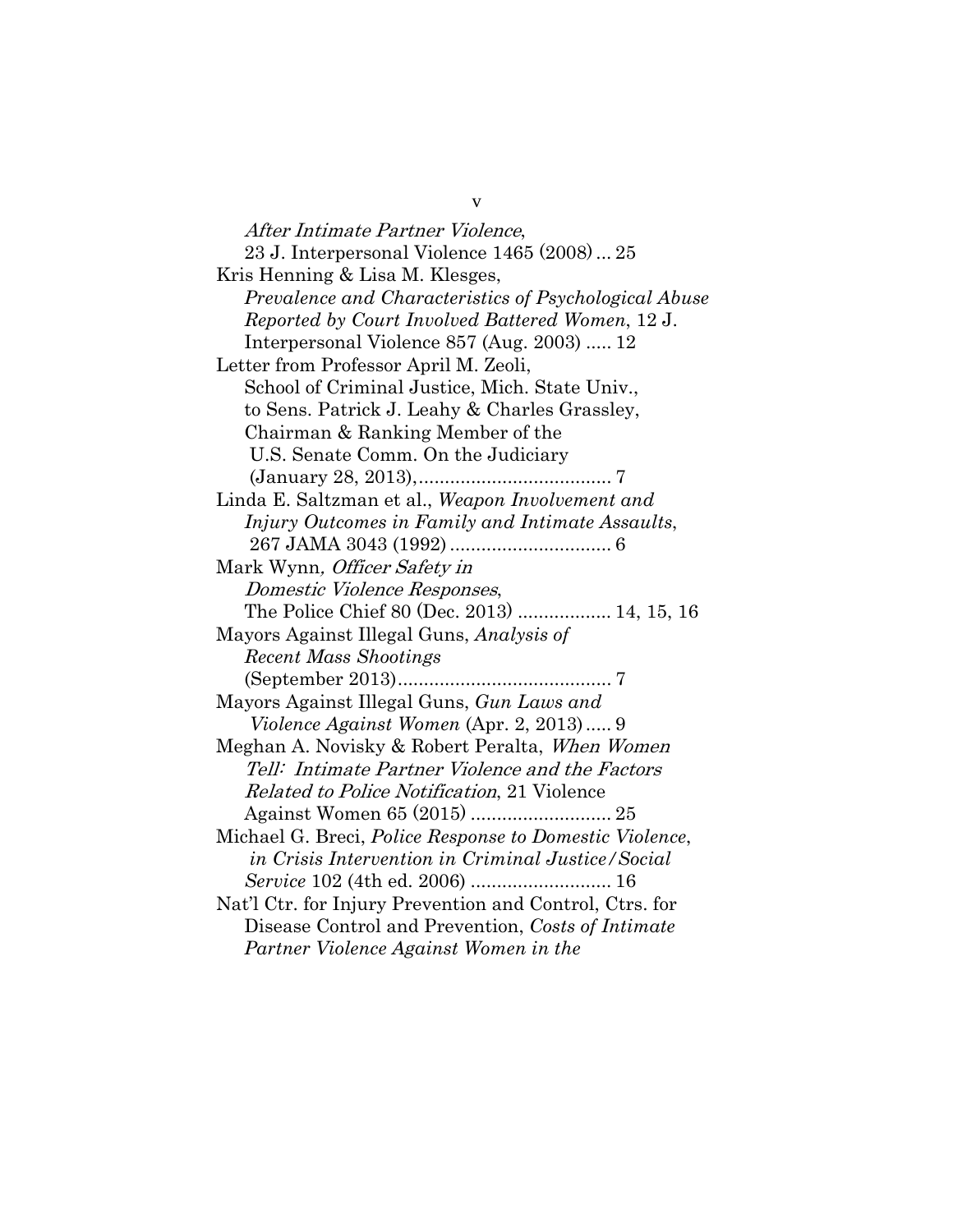| New Yorkers Against Gun Violence, Firearms and            |
|-----------------------------------------------------------|
|                                                           |
| Ola W. Barnett, Why Battered Women Do Not Leave,          |
| Part 2: External Inhibiting Factors—                      |
| Social Support and Internal Inhibiting Factors,           |
| 2 Trauma Violence & Abuse, 3 (2001)  25                   |
| Patricia Tjaden & Nancy Thoennes, Nat'l Inst. Of          |
| Justice & Ctrs. for Disease Control and Prevention,       |
| <i>Extent, Nature, and Consequences</i>                   |
| of Intimate Partner Violence,                             |
|                                                           |
| Shannan Catalano, Bureau of Justice Statistics,           |
| U.S. Dep't of Justice, <i>Intimate Partner Violence</i> , |
| 1993-2010, NCJ 239203 (Nov. 2012)  5                      |
| Susan B. Sorenson, <i>Firearm Use in Intimate Partner</i> |
| Violence, 30 Evaluation Rev. 229 (2006)  8                |
| The Cost of Firearm Violence, Children's Safety           |
|                                                           |
| Timothy C. Hart & Callie Rennison, Bureau of Justice      |
| Statistics Special Report, U.S. Dep't of Justice,         |
| Reporting Crime to the Police 1992-2000,                  |
|                                                           |
| Tyler Jett, Tangled Emotions Make Domestic Violence       |
| Cases Hard to Stop, Prosecute,                            |
| Chattanooga Times Free Press                              |
|                                                           |
| Violence Policy Center, When Men Murder Women:            |
| An Analysis of 2011 Homicide Data                         |
|                                                           |
| Wayne R. LaFave, Substantial Criminal Law                 |
|                                                           |

vi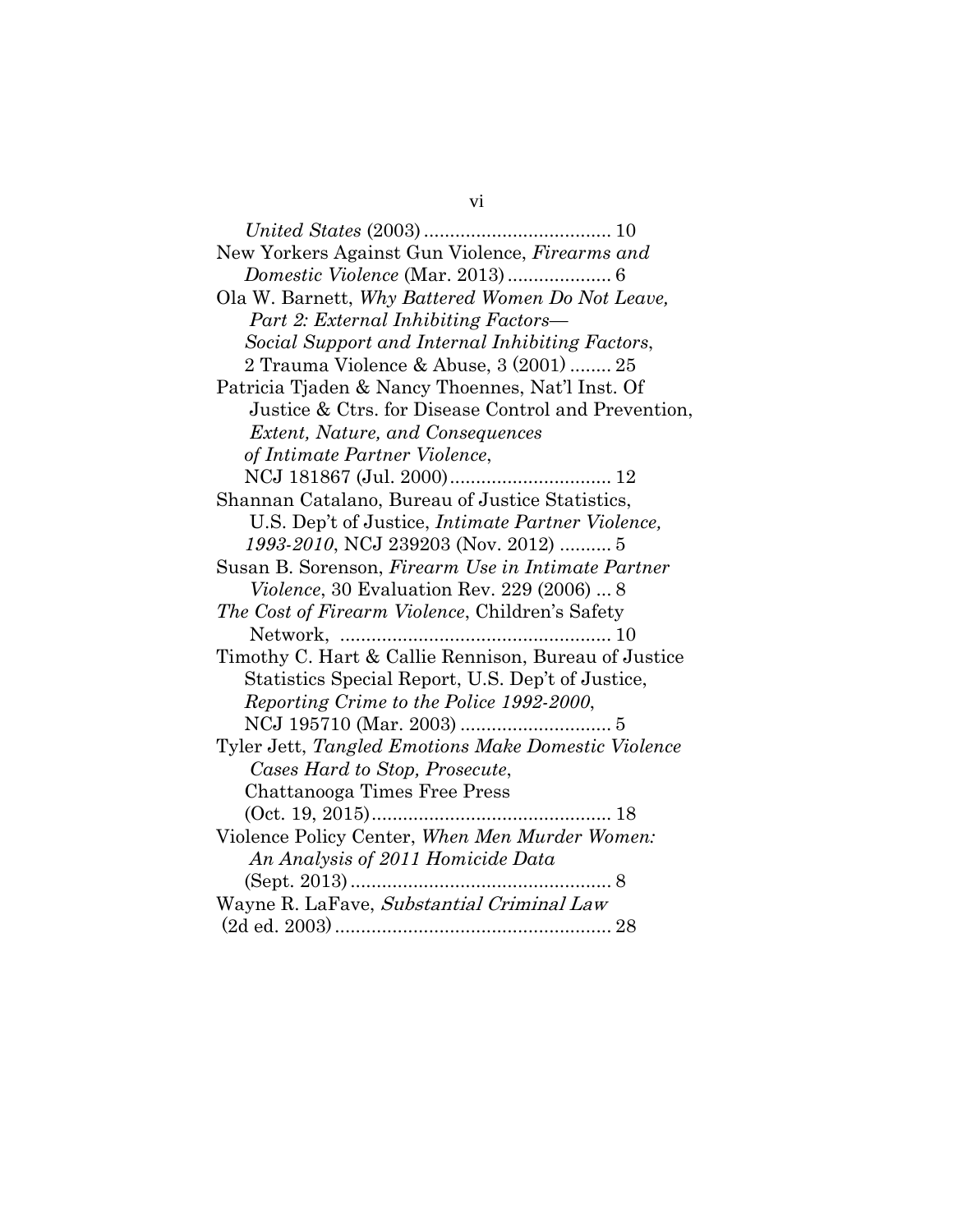#### STATEMENTS OF INTEREST<sup>1</sup>

#### Major Cities Chiefs

The Major Cities Chiefs Association (MCCA) is a professional association of Chief police executives representing the largest cities in the United States, Canada and the UK. MCCA's membership comprises Chiefs and Sheriffs of the sixty-seven largest law enforcement agencies in the United States. It includes police executives heading the largest police departments in the United States, including Atlanta, Chicago, Dallas, Detroit, Los Angeles, New York, Philadelphia, Washington, D.C., and many others, which protect roughly 40% of America's population. The Major Cities Chiefs Association has filed amicus briefs in numerous cases, including *District of* Columbia v. Heller (No. 07-290, Supreme Court of the United States of America), Moore v. Madigan (No. 12- 1269, 7th Circuit), Woollard v. Sheridan (No. 12- 1437, 4th Circuit), Drake v. Filko (No. 12-1150, 3rd Circuit), and United States v. Castleman, (No. 12- 1371, Supreme Court of the United States of America).

<sup>1</sup> Pursuant to Supreme Court Rule 37.3(a), the *amici curiae*  state that the parties have consented to the filing of this brief and letters of consent have been filed in the office of the Clerk. Pursuant to Supreme Court Rule 37.6, the *amici curiae* state that no counsel for a party authored this brief in whole or in part, and no party made a monetary contribution intended to fund the preparation or submission of this brief. *Amici curiae* further state that no one other than *amici curiae* and their counsel made a monetary contribution to the preparation or submission of this brief. The parties have consented.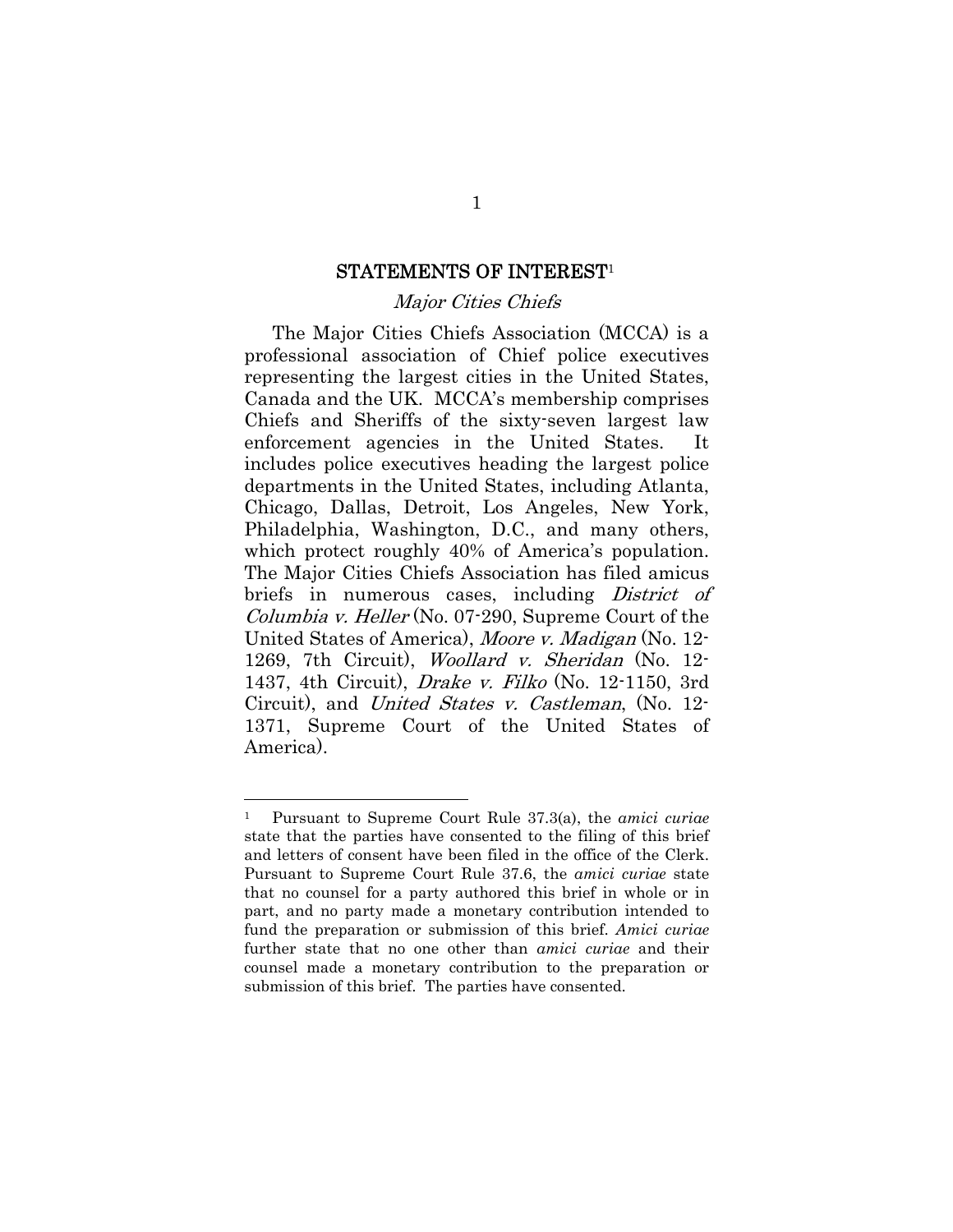### International Brotherhood of Police Officers

The International Brotherhood of Police Officers (IBPO) is one of the largest police unions in the country, representing a significant number of members around the United States. While the IBPO fully supports and defends the Second Amendment right to keep and bear arms, it strongly supports reasonable federal and state gun laws that protect the public and law enforcement officers. The International Brotherhood of Police Officers filed an amicus brief in United States v. Castleman, (No. 12- 1371, Supreme Court of the United States of America).

#### SUMMARY OF THE ARGUMENT

The ruling of the First Circuit, if reversed, would frustrate the enforcement of 18 U.S.C. §  $922(g)(9)$ , which was enacted by Congress in response to the nationwide problem of firearms in the hands of domestic abusers. The First Circuit correctly recognized that in the unique context of domestic violence, recklessness fits within the meaning of 18 U.S.C. § 921(a)(33)(A)'s phrase "use or attempted use of physical force." This interpretation is consistent with Congressional intent, this Court's opinion in United States v. Castleman, 134 S. Ct. 1405 (2014), and public policy considerations.

Petitioners do not question the prevalence or the seriousness of domestic violence in this country. However, they seek to minimize the impact of reckless conduct and ignore the well-documented pattern by which a relatively minor engagement can rapidly escalate into a lethal one. The statistics speak for themselves. Over one million domestic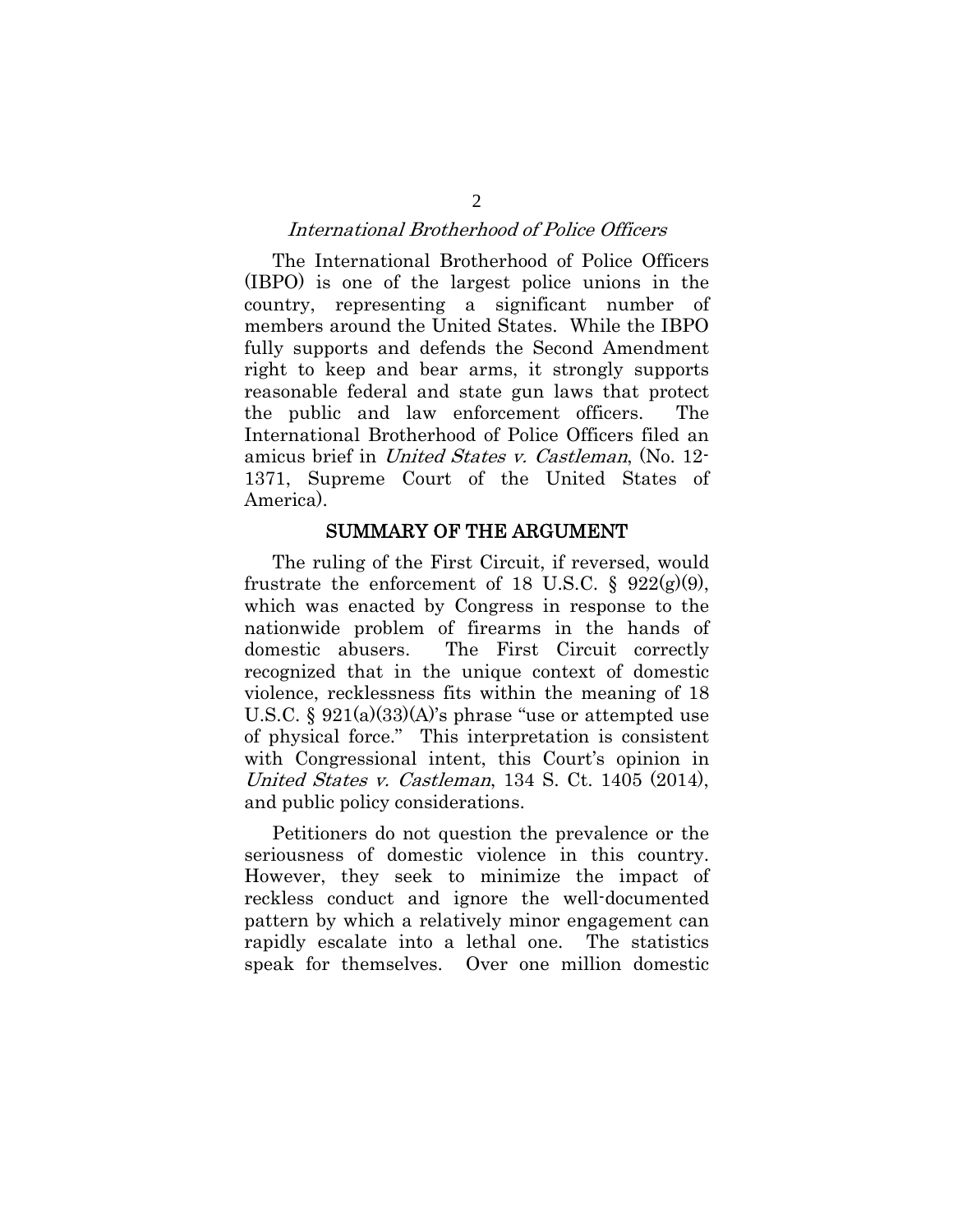violence crimes occur every year in the United States. Domestic violence constituted 17% of total violent crimes in 2010 and at least half of intimate partner homicides in the United States are committed with firearms. The presence of a firearm dramatically increases the likelihood that an episode of domestic violence will result in death. Prosecution of offenders can be problematic, as victims are often unwilling to assist in prosecution of loved ones, or even deny violence on the part of the offender. A domestic abuser's conduct does not usually stop at a single incident, but can and does escalate into increasingly violent episodes. Thus, even if an initial act may be viewed as reckless, it more often than not acts as a precursor to significant acts of violence. In light of the difficulties in prosecuting domestic abusers and the repetitive nature of domestic abuse, the First Circuit's opinion limits the harm that can be inflicted by individuals who, through their own actions, expose their closest and most intimate family members to the threat of devastating injury and loss.

Not only the victims but also the law enforcement officers face grave danger from domestic abusers' access to firearms. Domestic abuse calls constitute the largest category of calls received by police departments each year. Approximately 14% of all police officer deaths occur during a response to domestic violence calls in a single year. Almost all of these officers are killed by a firearm.

The deaths of family members and law enforcement officers at the hands of domestic abusers impose great societal costs, ranging from direct costs, such as the costs of medical and mental health care,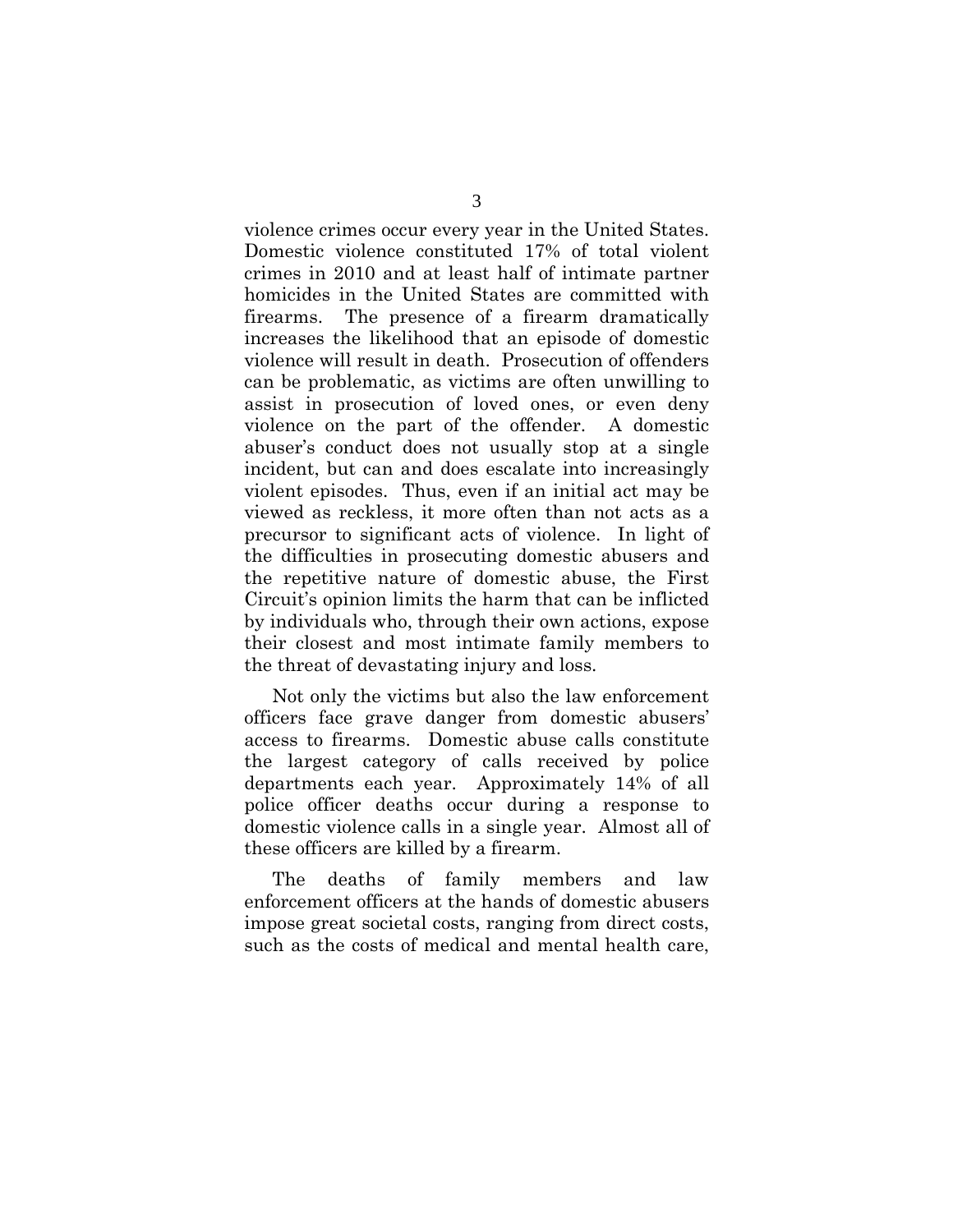to indirect costs including lost productivity and lost lifetime earnings.

Reversing the First Circuit's conclusion that the prohibition under Section 922(g)(9) extends to abusers who engage in reckless acts of domestic violence would undermine Congress' goal combating domestic violence. Such a reversal would severely aggravate an already critical public safety crisis and increase the risk to the many victims of domestic abuse. For these reasons, the decision of the First Circuit should be affirmed.

### ARGUMENT

### I. Domestic Violence is a Widespread Crime Made More Lethal When Abusers Have Access to Firearms.

As this Court has recognized in Castleman, "[f]irearms and domestic strife are a potentially deadly combination[.]" United States v. Castleman, 134 S. Ct. 1405, 1408 (2014) (citing United States v. Hayes, 555 U.S. 415, 427 (2009)). This understanding has been repeatedly echoed in the Court's jurisprudence. See, e.g., Georgia v. Randolph, 547 U.S. 103, 117 (2006) ("[W]e recognize that domestic abuse is a serious problem in the United States."); Planned Parenthood of Southeastern Pennsylvania v. Casey, 505 U.S. 833, 892 (1992) ("Thirty percent of female homicide victims are killed by their male partners."); see also Giles v. California, 554 U.S. 353, 405 (2008) (Breyer, J., dissenting) ("Each year, domestic violence results in more than 1,500 deaths and more than 2 million injuries; it accounts for a substantial portion of all homicides; it typically involves a history of repeated violence; and it is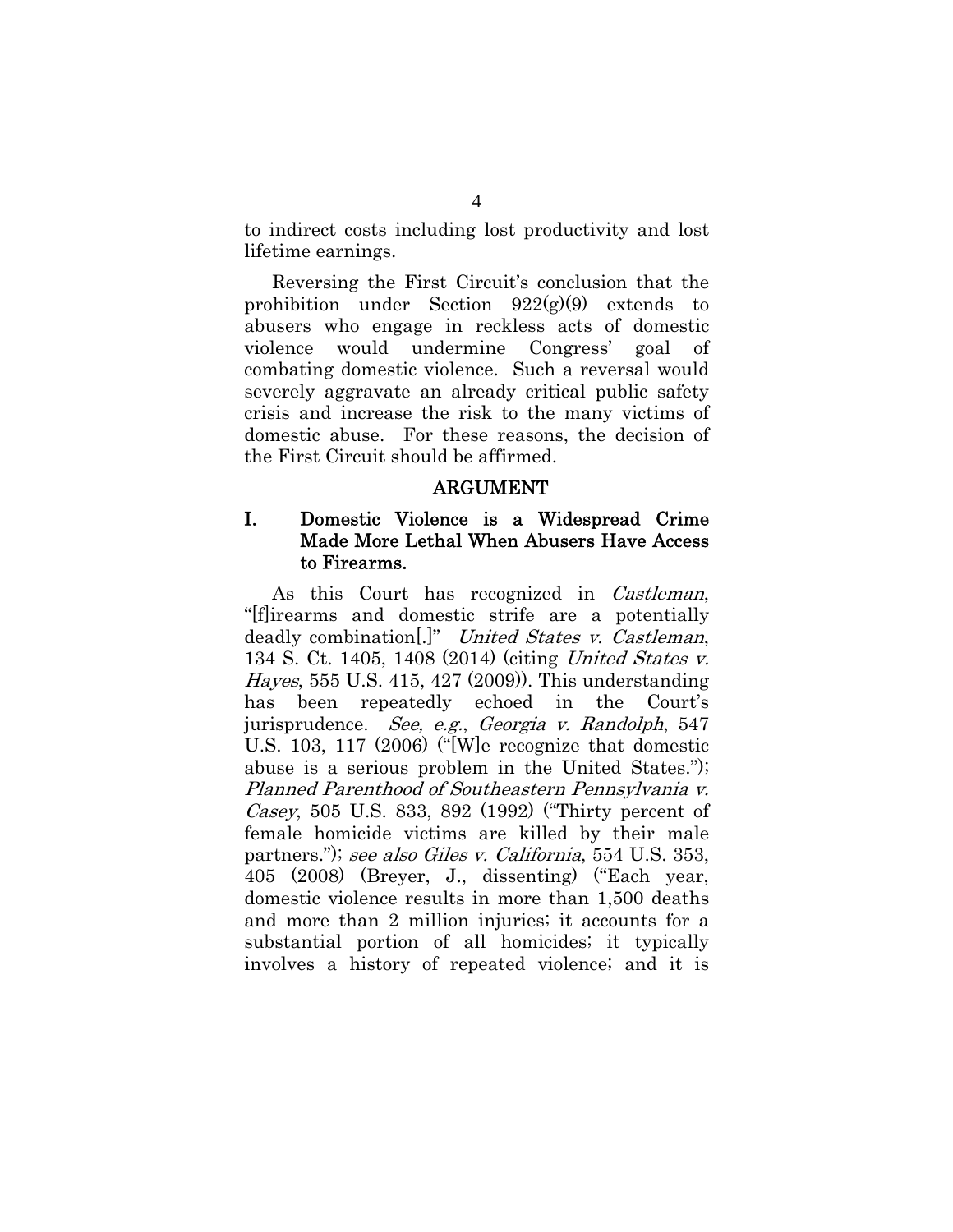difficult to prove in court because the victim is generally reluctant or unable to testify.").

The statistics are sobering. According to the Department of Justice, an estimated 1.2 million to 1.5 million domestic violence crimes were committed each year between 2003 and 2012. Jennifer Truman et al., Bureau of Justice Statistics, U.S. Dep't of Justice, Criminal Victimization 2012, NCJ 243389 at Table 1 (Oct. 2013).<sup>2</sup> These numbers, if anything, understate the problem as many domestic violence crimes are never reported. See, e.g., Timothy C. Hart & Callie Rennison, Bureau of Justice Statistics Special Report, U.S. Dep't of Justice, Reporting Crime to the Police 1992-2000, NCJ 195710 at 5 (Mar. 2003).3 Although the overall violent crime rate has decreased, the number of intimate partner victimizations has remained stable since 2000. Shannan Catalano, Bureau of Justice Statistics, U.S. Dep't of Justice, Intimate Partner Violence, 1993- 2010, NCJ 239203 at 1 (Nov. 2012).4 Intimate partner violence has actually increased as a proportion of total violent crimes from 12.5% in 2000 to 17% in 2010. Id. at Appendix Table 1.

Access to firearms creates an additional layer of risk in this scenario. One study showed that firearms were used in about 32,900 incidents each

<sup>2</sup> *Available at* http://www.bjs.gov/content/pub/pdf/cv12.pdf (last visited Jan. 24, 2016).

<sup>3</sup> *Available at* http://www.bjs.gov/content/pub/pdf/rcp00.pdf (last visited Jan. 24, 2016) (54% of violent and seriously violent crimes committed by intimate partners reported to police).

<sup>4</sup> *Available at* http://www.bjs.gov/content/pub/pdf/ipv9310.pdf (last visited Jan. 24, 2016).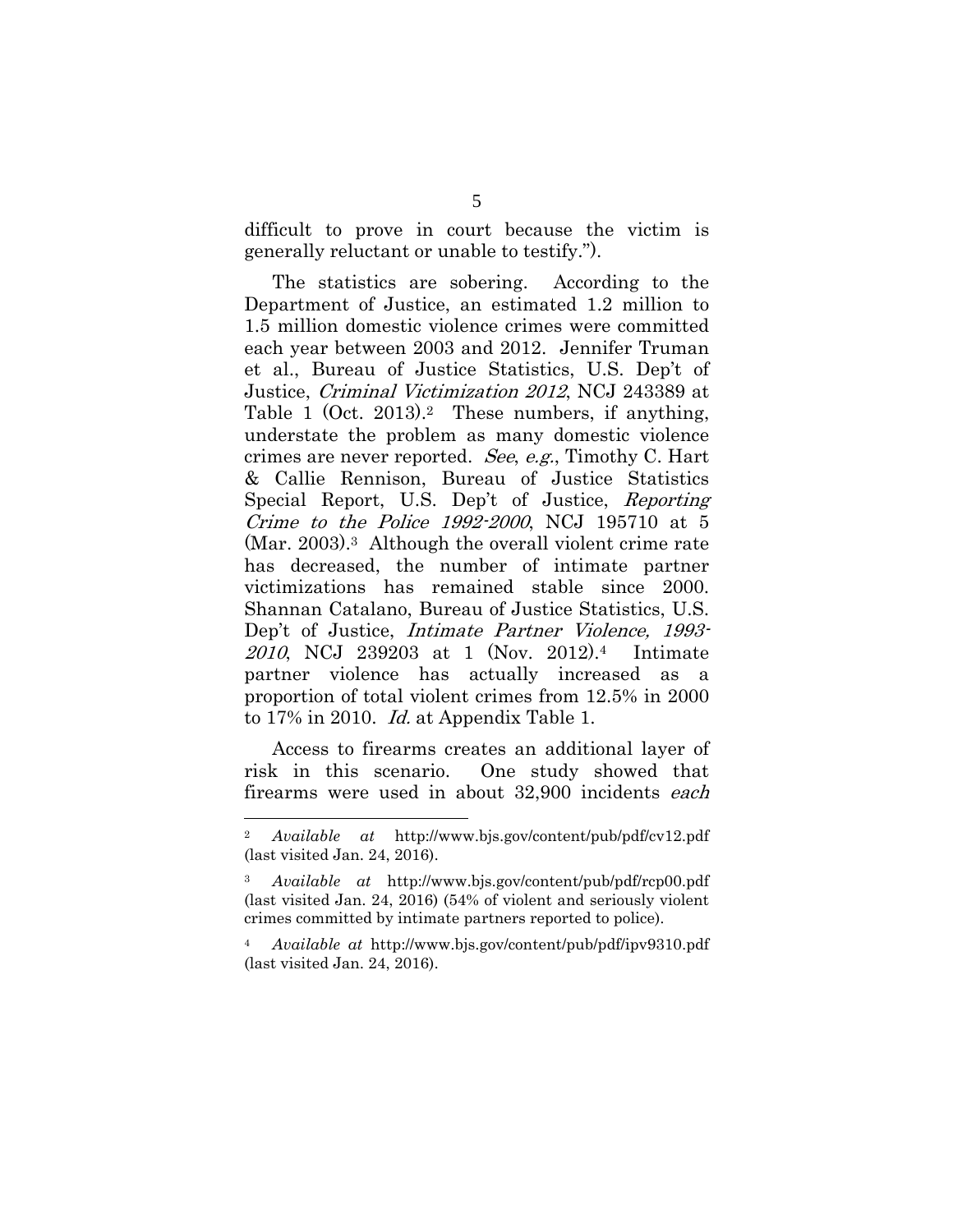year of nonfatal intimate partner violence victimizations from 2003 through 2012. See Jennifer L. Truman & Rachel E. Morgan, Bureau of Justice Statistics, U.S. Dep't of Justice, Nonfatal Domestic Violence, 2003-2012, NCJ 244697 at Table 7 (April 2014). Further, the majority of intimate partner homicides in the United States are committed with firearms. See, e.g., April M. Zeoli & Daniel W. Webster, *Effects of Domestic Violence Policies*, Alcohol Taxes and Police Staffing Levels on Intimate Partner Homicide in Large U.S. Cities, 16 Inj. Prev. 90, 90 (2010) (over 60% of intimate partner homicides are committed with firearms). Having one or more guns in the home makes it five times more likely that an episode of domestic violence will result in death. Id. Furthermore, domestic violence assaults involving guns are twelve times more likely to result in death than those involving other weapons or bodily force. New Yorkers Against Gun Violence, Firearms and Domestic Violence, at 1 (Mar. 2013).5

Many such deaths are preventable. Researchers have concluded that abusers who kill "with a firearm would be unable or unwilling to exert the greater physical or psychological effort required to kill with another, typically available weapon." Linda E. Saltzman et al., Weapon Involvement and Injury Outcomes in Family and Intimate Assaults, 267 JAMA 3043, 3045 (1992). An analysis of every identifiable mass shooting between 2009 and 2013 found that in 57% of those incidents, the shooter

<sup>5</sup> *Available at* http://nyagv.org/wp-content/uploads/2013/03/ Firearms-and-Domestic-Violence-NYAGV.pdf (last visited Jan. 24, 2016).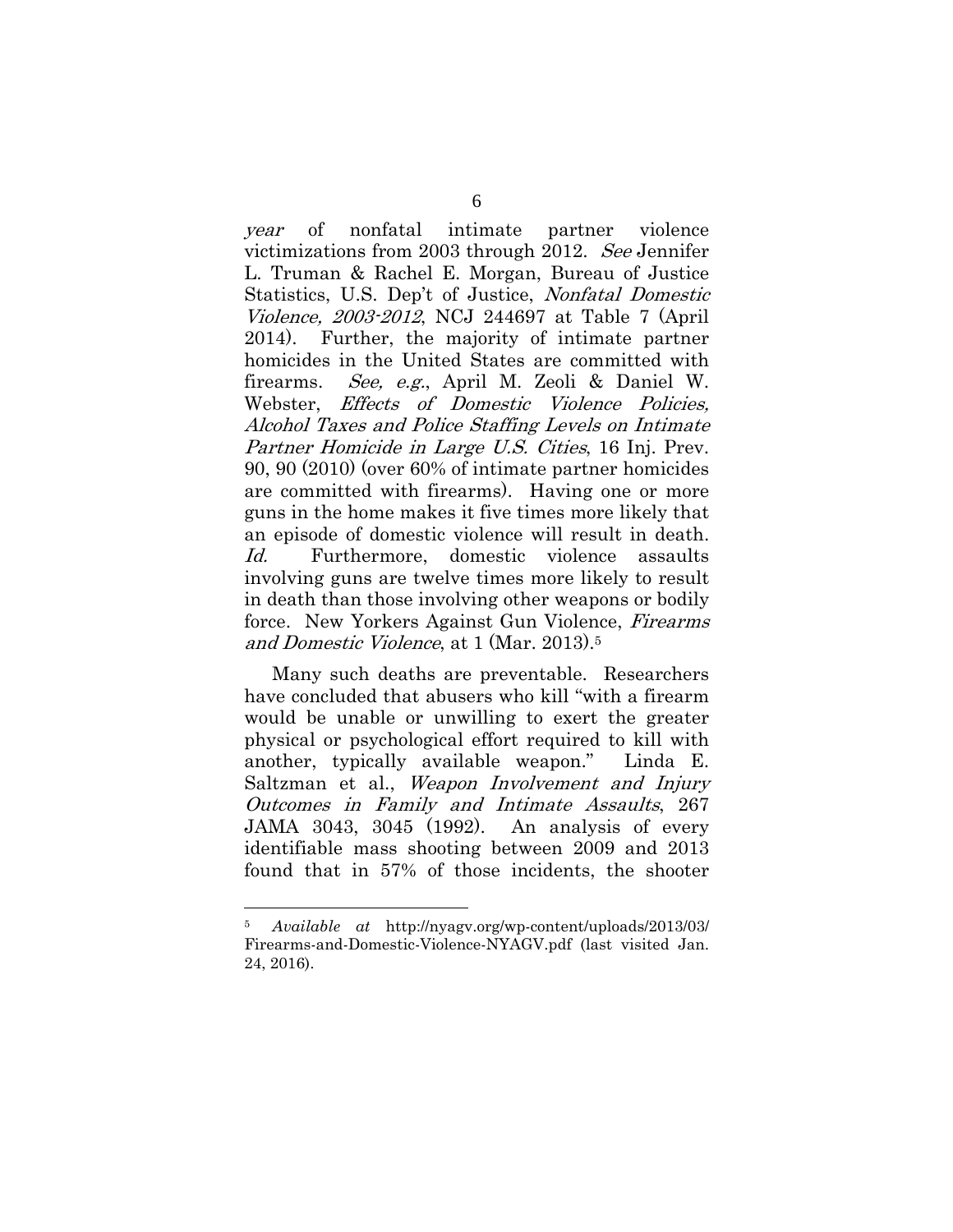killed a current or former intimate partner or other family member. Mayors Against Illegal Guns, Analysis of Recent Mass Shootings (September 2013), at 2, 4.6 Over the past quarter century, more intimate partner homicides in the United States have been committed with guns than with all other weapons combined. Letter from Professor April M. Zeoli, School of Criminal Justice, Mich. State Univ., to Sens. Patrick J. Leahy & Charles Grassley, Chairman & Ranking Member of the U.S. Senate Comm. On the Judiciary (January 28, 2013).7

Domestic violence involving firearms is disproportionately skewed towards women. Women comprise the majority of victims of intimate partner violence, and homicide and the impact of firearms differs by gender. In 2013, 53% of female victims of intimate partner homicide were killed with firearms, while male victims came in at a distant 19%. See April M. Zeoli et al., *Risks and Targeted* Interventions: Firearms in Intimate Partner Violence, Epidemiological Rev. 1, 1 (2016) (citing data from the Federal Bureau of Investigation).8 For male victims of intimate partner homicide, 40% were killed by firearms and 38% by knives. Id.

The need to address gun violence in domestic abuse situations is further borne out by the fact that

<sup>6</sup> *Available at* http://libcloud.s3.amazonaws.com/9/56/4/1242/1/ analysis-of-recent-mass-shootings.pdf (last visited January 24, 2016).

<sup>7</sup> *Available at* http://www.judiciary.senate.gov/imo/media/doc/ 013013RecordSub-Leahy.pdf (last visited Jan. 24, 2016).

<sup>8</sup> Available at http://www.icpsr.umich.edu/icpsrweb/ICPSR/stu dies/36124) (last visited Jan. 24, 2016).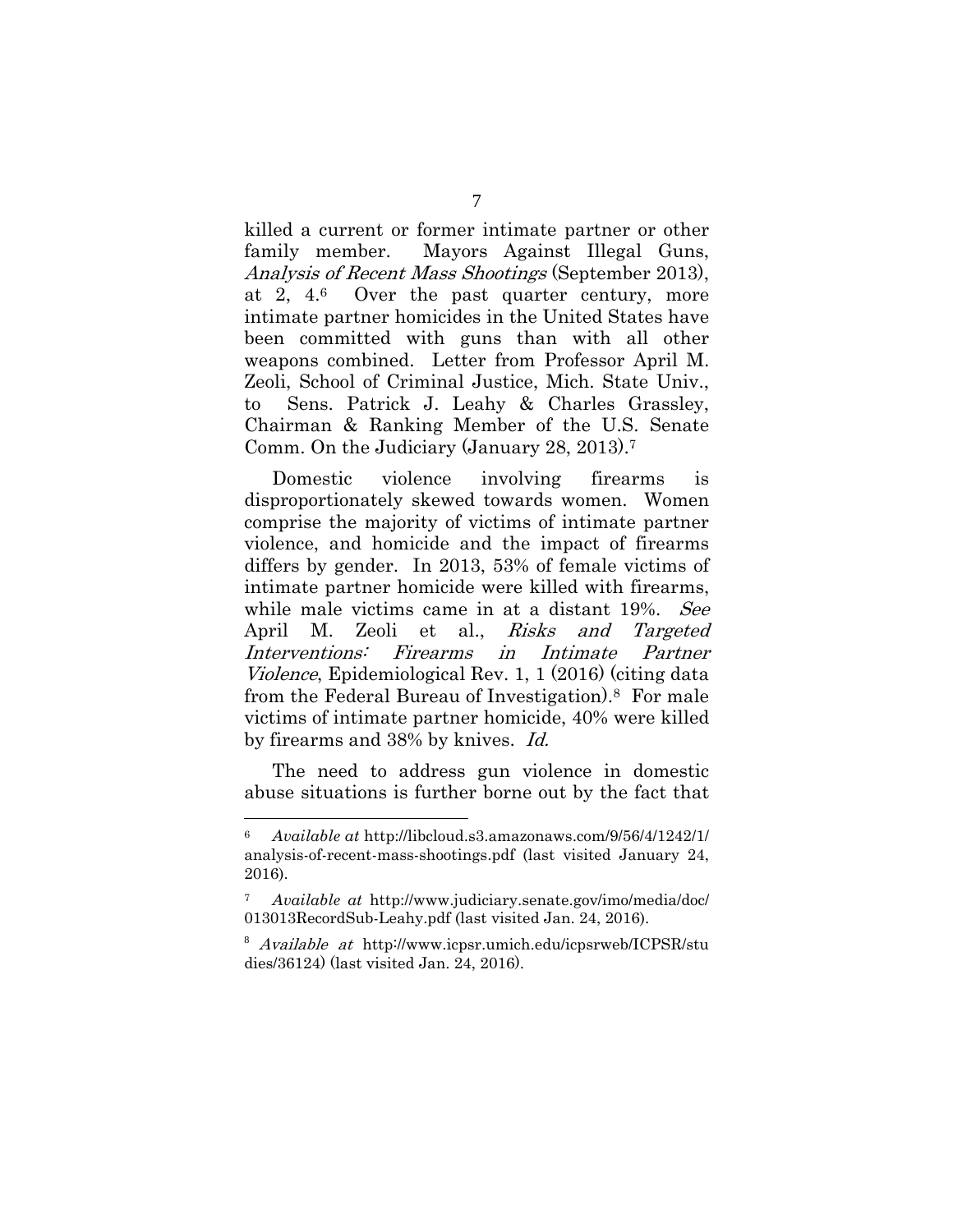women are almost four times more likely to be shot by a current or former intimate partner than by a stranger. Injury and Violence Prevention Program, Wash. St. Dep't of Health, *Firearm-Related Injury*, at 3 (Feb. 2013).9 Although the number of homicides of women by strangers has decreased over time, the number of female homicides by intimate partners with firearms has increased. Susan B. Sorenson, Firearm Use in Intimate Partner Violence, 30 Evaluation Rev. 229, 232 (2006). In 2011, an average of 41 women were shot to death each month in the United States by current or former intimate partners. Violence Policy Center, When Men Murder Women: An Analysis of 2011 Homicide Data (Sept. 2013), at 6.10 Alarmingly, women in the United States are eleven times more likely to be murdered with guns than women in other high-income countries. See Erin G. Richardson & David Hemenway, Homicide, Suicide, and Unintentional Firearm Fatality: Comparing the United States with Other High-Income Countries, 2003, 70 J. Trauma 238, 242 (2011).

Even in the absence of fatalities, guns are used by batterers to threaten, scare, coerce and intimidate their victims. One study found that 16 out of every 1,000 women in the United States have been threatened with a gun, and 7 in 1,000 women have had a gun used against them by an intimate partner. Sorenson, *supra*, at 235.

<sup>9</sup> *Available at* http://www.doh.wa.gov/Portals/1/Documents/ Pubs/970006Firearms.pdf (last visited Jan. 24, 2016).

<sup>10</sup> *Available at* http://www.vpc.*org/studies/wmmw2013.pdf*  (last visited Jan. 24, 2016).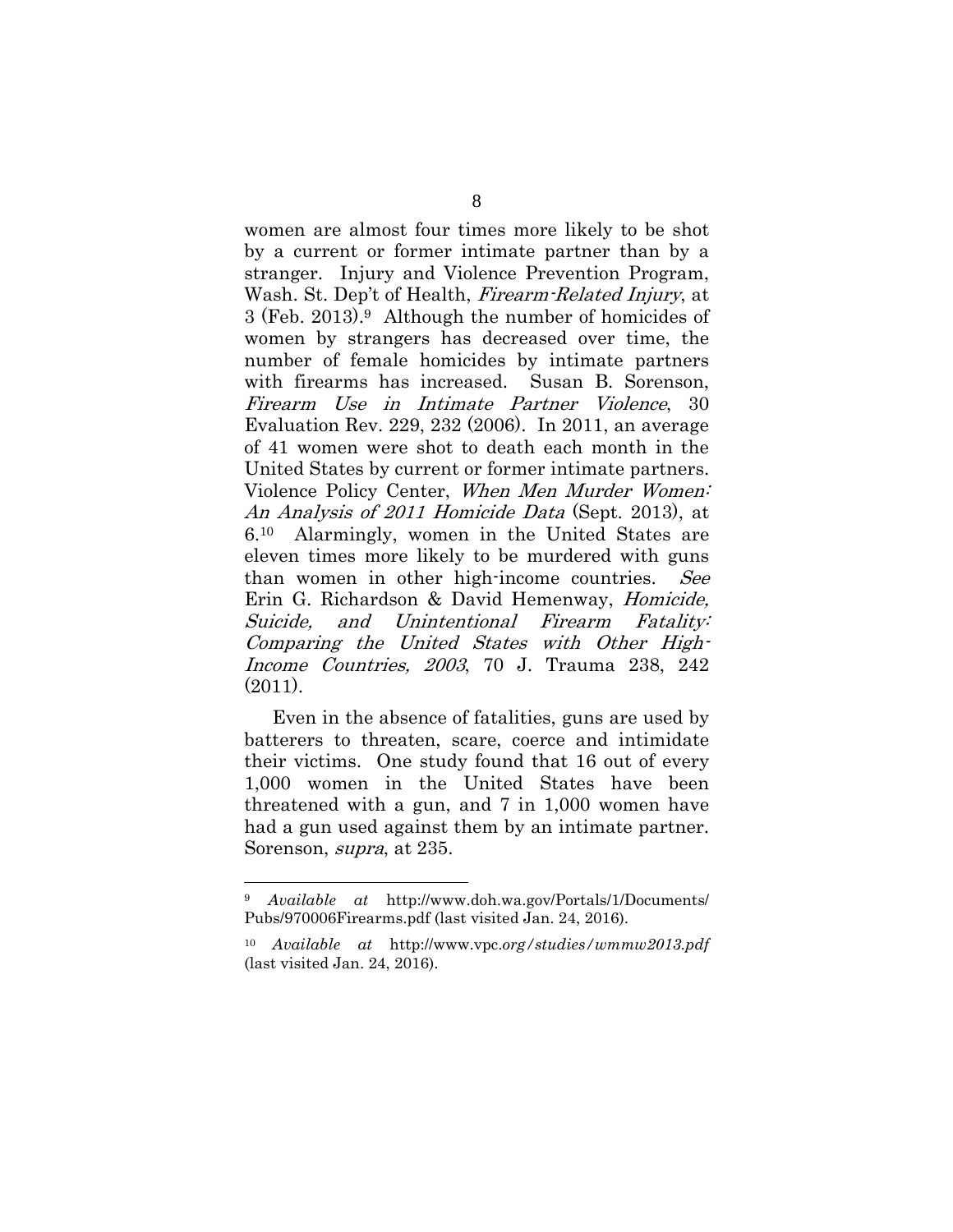This form of domestic violence is associated with an increase in the risk of homicide. An abuser's previous threats with a weapon and previous threats to kill are associated with significantly higher risks for homicide. Jacquelyn C. Campbell et al., Risk Factors for Femicide in Abusive Relationships: Results from a Multisite Case Control Study, 93 Am. J. of Pub. Health 1089, 1092 (2003).11

This Court has repeatedly recognized the inherent risks to public safety when domestic abusers have access to firearms. See United States v. Hayes, 555 U.S. 415, 427 (2009) ("Firearms and domestic strife are a potentially deadly combination nationwide."); see also District of Columbia v. Heller, 554 U.S. 570, 711 (2008) (Breyer, J., dissenting) ("If a resident has a handgun in the home that he can use for selfdefense, then he has a handgun in the home that he can use to commit suicide or engage in acts of domestic violence.").

Notwithstanding these grim statistics, laws and policies that prohibit batterers from obtaining access to firearms have reduced the rate of gun violence in domestic settings. According to an analysis of FBI data, 38% fewer women are shot to death by intimate partners in states that require a background check for every handgun sale. Mayors Against Illegal Guns, Gun Laws and Violence Against Women (citing U.S. Department of Justice, Federal Bureau of Investigation, Supplementary Homicide Reports,

<sup>11</sup> *Available at* http://ajph.aphapublications.org/doi/pdf /10.2105/ AJPH.93.7.1089 (last visited Jan. 24, 2016).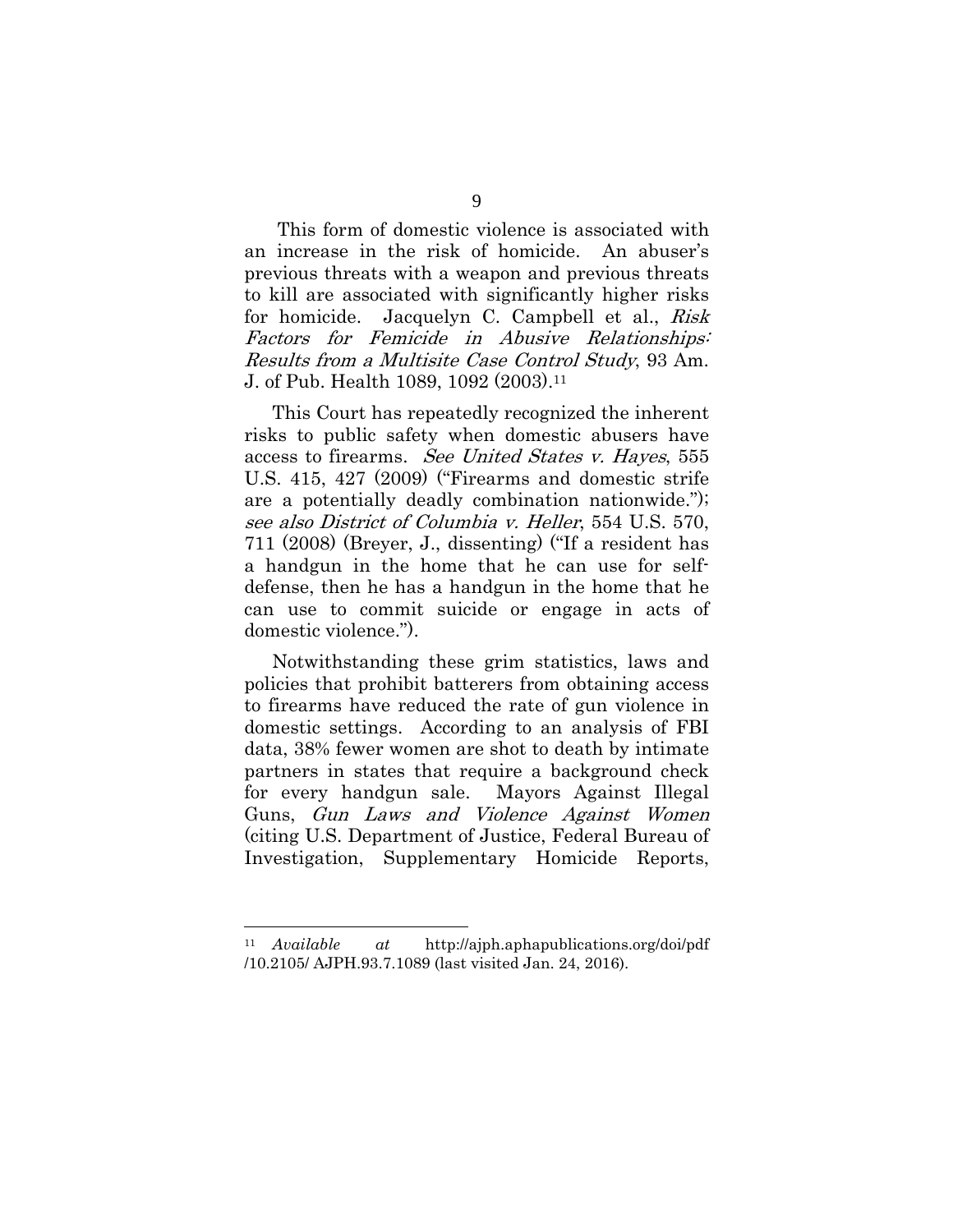2010).12 Other studies indicate that prohibiting violent misdemeanants from possessing guns is associated with a decrease in the risk of arrest for new firearm crimes and violent crimes. Garen J. Wintemute et al., Subsequent Criminal Activity Among Violent Misdemeanants Who Seek to Purchase Handguns, 285 JAMA 1019, 1026 (2002).

The social costs associated with injuries from firearms are significant. The total costs for all United States gunshot injuries sustained in 2010 alone has been \$174 billion. The Cost of Firearm Violence, Children's Safety Network.13 One 2003 study concluded that the costs of domestic violence exceed \$5.8 billion annually, with a figure that includes nearly \$4.1 billion in direct medical and mental health costs, and nearly \$1.8 billion in indirect costs from lost productivity and lost lifetime earnings. Nat'l Ctr. for Injury Prevention and Control, Ctrs. for Disease Control and Prevention, Costs of Intimate Partner Violence Against Women in the United States, at  $2(2003).14$  These staggering figures do not take into account other costs such as criminal justice costs, wage losses, and the value of pain, suffering and lost quality of life.

<sup>12</sup> *Available at* http://everytown.org/wp-content/uploads/ 2014/05/Gun\_Laws\_and\_Violence\_Against\_Women.pdf (last visited Jan. 24, 2016).

<sup>13</sup> *Available at* http:// http://www.childrenssafetynetwork.org/ sites/childrenssafetynetwork.org/files/TheCostofGunViolence.pdf (last visited Jan. 24, 2016).

<sup>14</sup> *Available at* http://www.cdc.gov/violenceprevention/pdf/ IPVBook-a.pdf (last visited Jan. 24, 2016).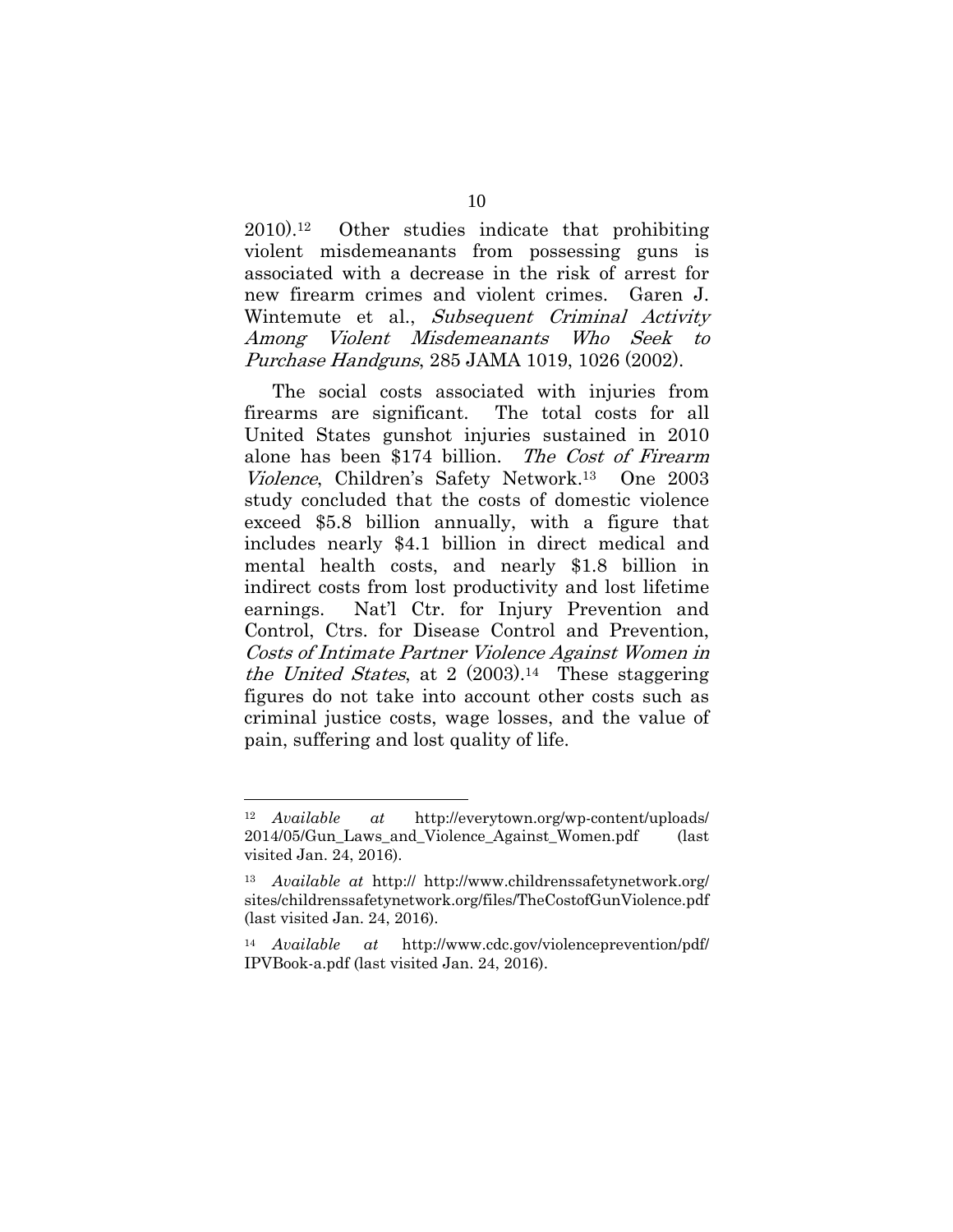## II. Domestic Violence is Characterized by an Escalating Pattern of Abuse and a Prior Act of Violence is a Strong Predictor of Future Acts of Increased Aggression.

 Domestic violence tends to follow an escalating pattern, which begins with threatening physical behavior and verbal abuse that eventually leads to increasing physical violence and, in some cases, death. One study estimated that the probability of future injury for a domestic violence victim who experienced no injury in a prior domestic violence incident (i.e., the probability of escalation of domestic abuse) was 83.7%. Alex R. Piquero et al., Assessing the Offending Activity of Criminal Domestic Violence Suspects: Offense Specialization, Escalation, and De-Escalation Evidence from the Spouse Assault Replication Program, 121 Pub. Health Rep. 409, 414 (2006). A landmark study across 11 cities by Johns Hopkins University showed that 70% of female homicide victims had been physically abused previously by the same intimate partner who ultimately killed them. See Campbell, supra, at 1091. In such a situation, where a prior act of violence, reckless or otherwise, is a predictor of future acts of greater violence in the same intimate setting, the prudent policy would be to deny the offender access to firearms. See United States v. Lewitzke, 176 F.3d 1022, 1027 (7th Cir. 1999), cert. denied, 68 U.S.L.W. 3231 (U.S. Oct. 4, 1999) (No. 99- 5677) ("[T]hose convicted of domestic violence offenses have already harmed their domestic partners in some fashion. It certainly would not be irrational for Congress to conclude that these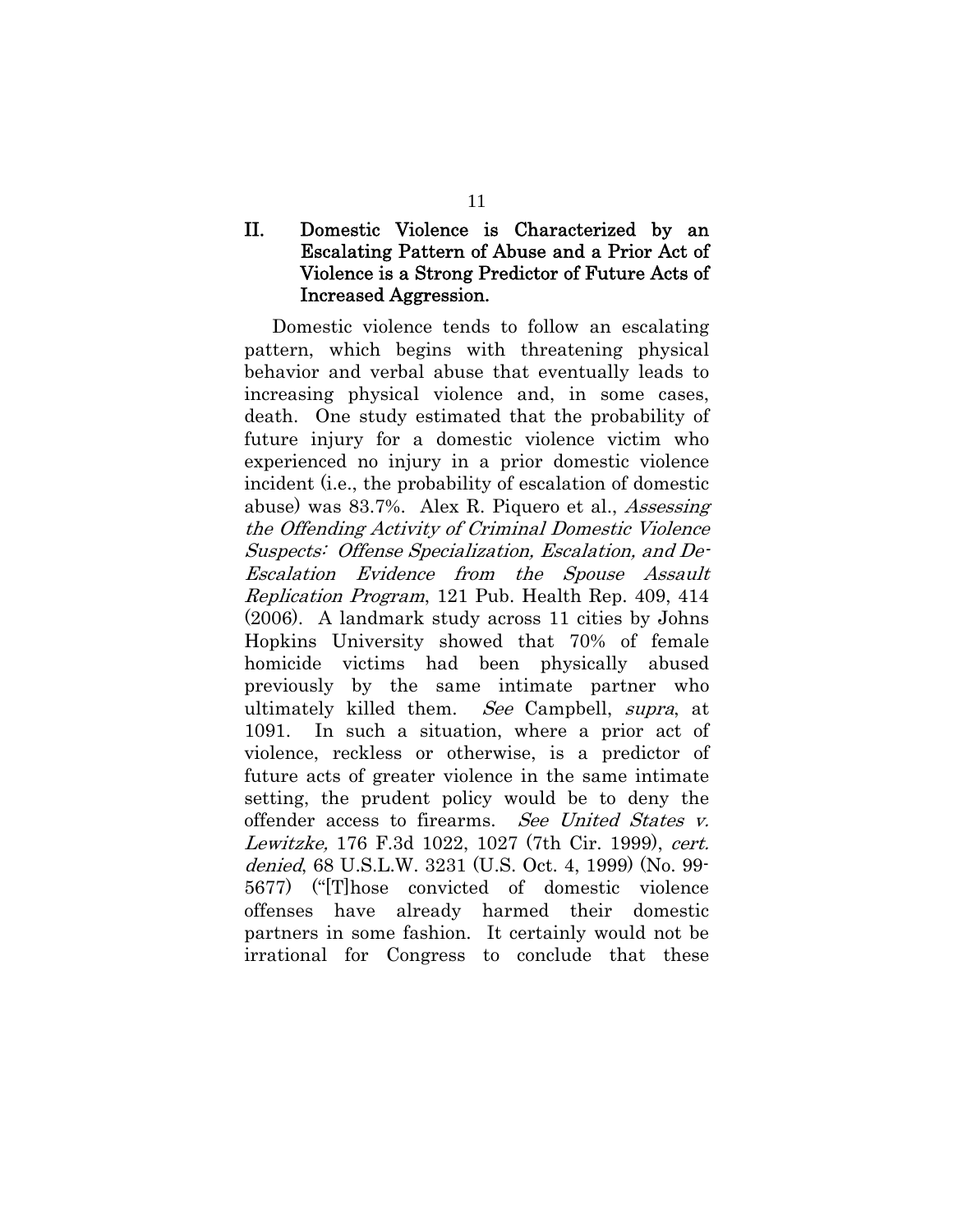individuals pose the most acute danger of turning a gun on a family member.").

Domestic violence can take many forms and may start with violence that does not involve serious physical assault and injury. But studies show that abuse in a given domestic situation is not restricted to a particular form. Studies have also shown that violence is often preceded by emotionally controlling and verbally abusive behavior. See Patricia Tjaden & Nancy Thoennes, Nat'l Inst. of Justice & Ctrs. for Disease Control and Prevention, Extent, Nature, and Consequences of Intimate Partner Violence, NCJ 181867, at 34-35 (Jul. 2000);15 Kris Henning & Lisa M. Klesges, Prevalence and Characteristics of Psychological Abuse Reported by Court-Involved Battered Women, 18 J. Interpersonal Violence 857, 858 (Aug. 2003). Because even non-physical domestic abuse is a strong indicator of future physical abuse, including murder, there is a strong policy interest in keeping firearms out of the hands of all convicted domestic abusers, regardless of whether their initial use of violence was reckless or intentional.

## III. Law Enforcement Officers Face Ongoing, Intractable Risks When Domestic Abusers Have Access to Firearms

Crimes of domestic violence create unique dangers for responding officers. See Hiibel v. Sixth Jud. Dist. *Ct.*, 542 U.S. 177, 186  $(2004)$  ("Officers called to investigate domestic disputes need to know whom

<sup>15</sup> *Available at* https://www.ncjrs.gov/pdffiles1/nij/181867.pdf (last visited Jan. 24, 2016).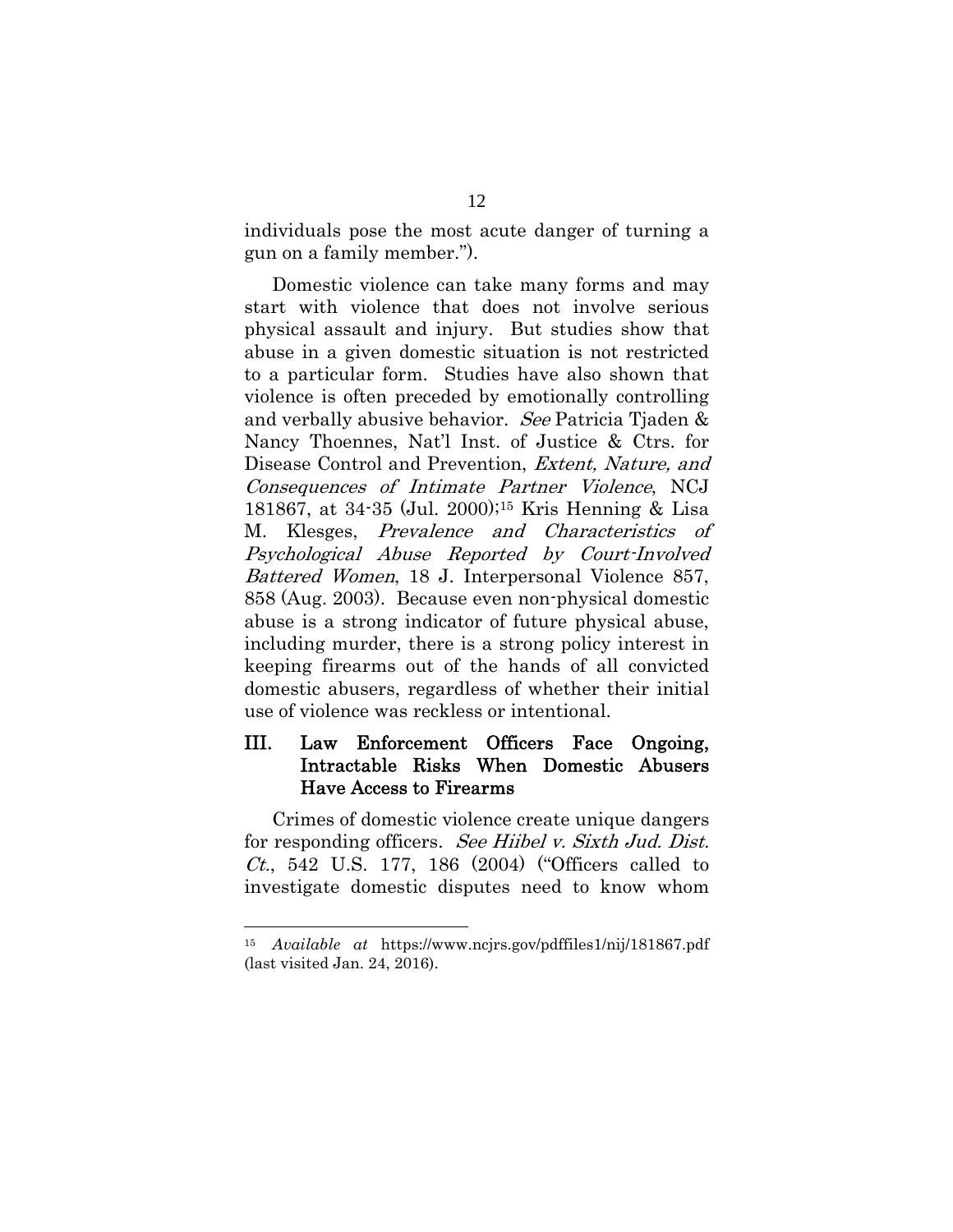they are dealing with in order to assess the situation, the threat to their own safety, and possible danger to the potential victim."); see also Randolph, 547 U.S. at 127 (Breyer, J., concurring) ("[L]aw enforcement officers must be able to respond effectively when confronted with the possibility of abuse.").

There are various reasons why domestic violence calls prove so fatal for officers, all of which counsel in favor of restricting firearm access for domestic abusers. As the Chairman and CEO of the National Law Enforcement Officers Memorial Fund explained:

> No assignment poses more uncertainty to a law enforcement professional than a domestic disturbance call. The circumstances are emotionally charged, and weapons, alcohol and drugs are often involved. An officer who responds as a peacekeeper often becomes a target of the violence.16

This combination of alcohol and drugs, emotional stress and weapons is often fatal to responding officers. According to a 2013 study of officer homicides that occurred responding to domestic violence calls, 27% of perpetrators were under the influence of drugs or alcohol at the time of the incident. Cassandra Kercher et al., Homicides of

<sup>16</sup> Campus Safety, Domestic Violence Takes a Heavy Toll on Law Enforcement Community, Campus Safety Magazine (Oct. 8, 2007), available at http://www.campussafetymagazine. com/Channel/Mass-Notification/News/2007/10/09/Domestic-Violence-Takes-a-Heavy-Toll-on-Law-Enforcement-Community .aspx (last visited Jan. 24, 2016).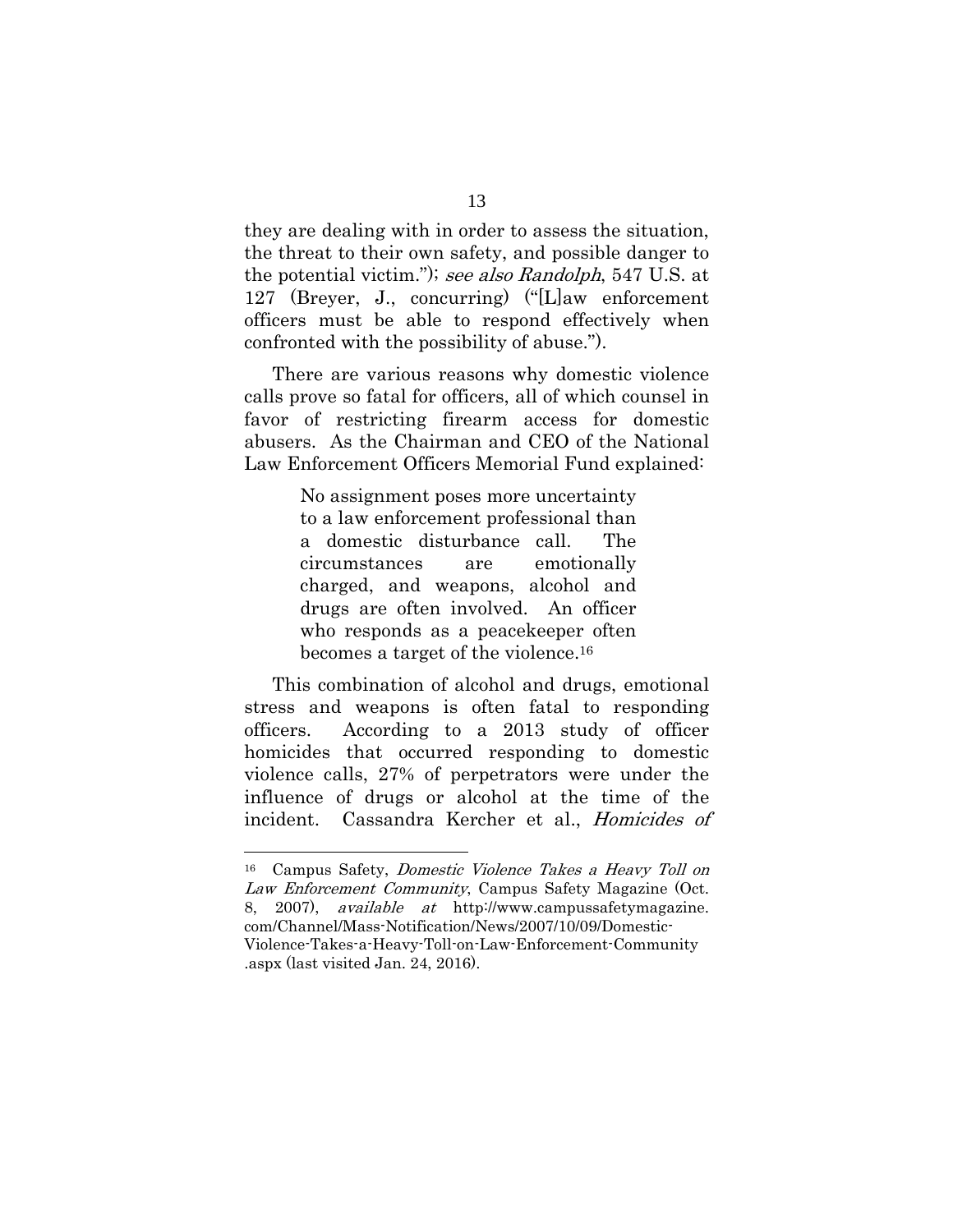Law Enforcement Officers Responding to Domestic Disturbance Calls, 19 Inj. Prev. 331, 332 (2013). Drugs and alcohol may only heighten already-fraught situations, in which a domestic abuser may respond to a perceived loss of control by attacking his victim and/or responding officers. See Mark Wynn, Officer Safety in Domestic Violence Responses, The Police Chief 80 (Dec. 2013) 10-11. Finally, the presence of firearms in a residence multiplies the risk manyfold to responding officers, who may have no familiarity with the residence and are surprised by a weapon in the hands of a person already acting violently.

These risk assessments are borne out by data. According to a 2013 study, out of a total of 796 law enforcement officers killed between 1996 to 2010, 116 officers were killed while responding to domestic disturbance calls—nearly 15% of all law enforcement homicides during this time. Kercher, *supra*, at 332. Domestic disturbances were the third most common encounter resulting in law enforcement homicide. Id. Nearly half of the 116 officers killed were responding to intimate partner violence calls. Id. at 335. Moreover, the study concluded that domestic abusers posed a grave risk not only to law enforcement officers while responding to domestic violence calls, but also to their victims. *Id.* at 334. A larger portion of the victims of domestic violence were killed alongside responding officers (21%) compared to other domestic disturbance related calls. Id.

Almost all of these officers (94%) were killed by a firearm. Id. The study revealed that officers were more likely to be shot during a domestic disturbance call by a long barreled gun than in all other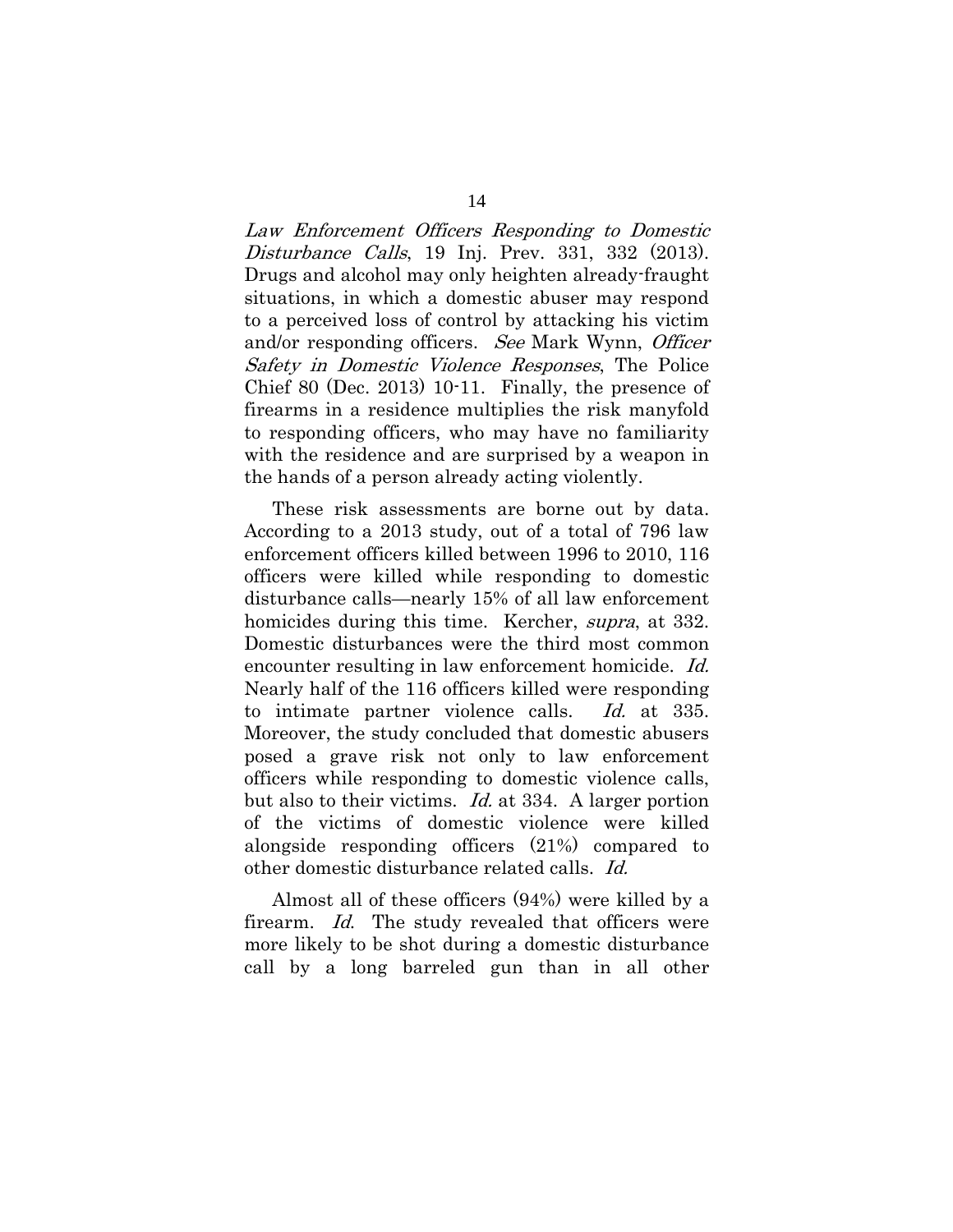encounters (46% versus 22%), which is consistent with the high proportion of perpetrators either ambushing the officer often before he or she can enter the residence (40%), barricading themselves in the home to prevent arrest (15%) or struggling with the officer to resist arrest  $(30\%)$ . *Id.* at 333. The study also demonstrated that body armor and backup assistance provide limited assistance in such situations. Although the use of body armor can increase the chance an officer would survive gunfire, body armor will not prevent a fatal shot to another part of the body, as shown by the finding that approximately 67% of the officers studied were wearing body armor when killed, that 52% were killed through gunshot wounds to the head/neck, where body armor provided little to no protection, and that 34% died on the scene. Id. at 332. Similarly, the study revealed that when an officer worked with a partner or had backup present, the likelihood of more than one officer being injured or killed was actually significantly greater for domestic disturbances than for other encounters. *Id.* at 334.

Mark Wynn, a faculty member with ICAP's National Law Enforcement Leadership Initiative on Violence Against Women, acknowledged this trend in his article for Police Chief Magazine, writing:

> With increasing frequency, it's not just a single officer but multiple officers who are killed. In Birmingham Alabama, three were killed; Pittsburgh Pennsylvania, three more; in Pleasanton and Odessa Texas, six total fellow officers were gunned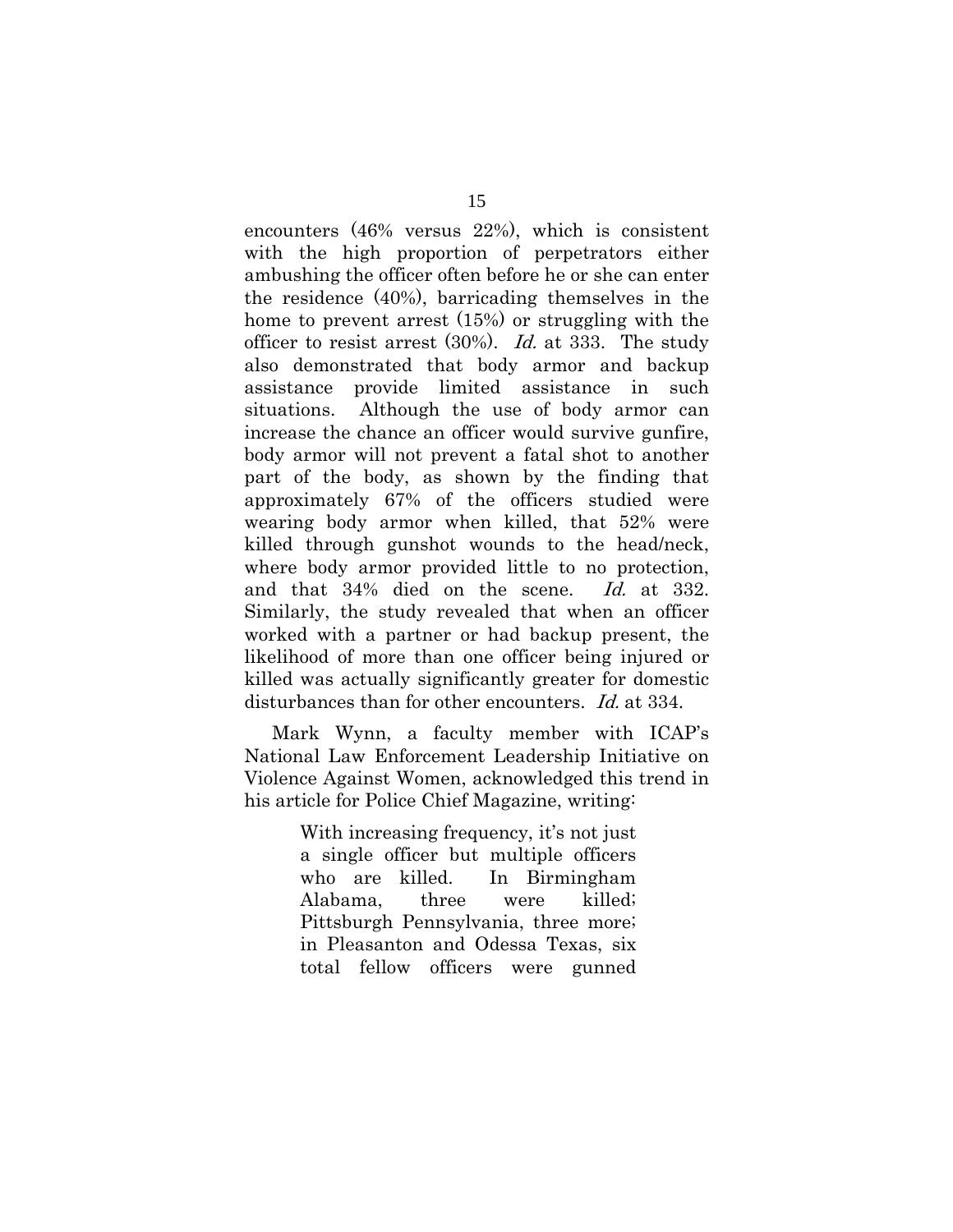down. All these officers were responding to domestic violence calls. Most often the weapon of choice is the high-power, high-capacity rifle which can defeat normal patrol armor.

#### Wynn, supra.

The numbers bear out the reality of police fatalities and at least 21 officers have been shot and killed while investigating domestic violence according to statistics compiled by the National Law Enforcement Officer's Memorial Fund. The frequency of domestic violence calls is not going to change. As this Court has acknowledged, "[f]amily disturbance calls . . . constitute the largest single category of calls received by police departments each year." Randolph, 547 U.S. at 126 (Breyer, J., concurring) (quoting Helen J. Mederer & Richard J. Gelles, Compassion or Control: Intervention in Cases of Wife Abuse, 4 J. Interpersonal Violence 25 (1989)). In the United States, between 473,000 and 628,000 incidents of intimate partner violence and between 166,000 and 294,000 incidents of violence involving other family members were reported to the police annually. Kercher, supra, at 331.

These circumstances require police departments and other law enforcement and first responder agencies to devote significant taxpayer resources to combat the problem. Nationally, 15% to 40% of all calls for police assistance are related to domestic violence incidents. Michael G. Breci, Police Response to Domestic Violence, in Crisis Intervention in Criminal Justice/Social Service 102, 102 (4th ed.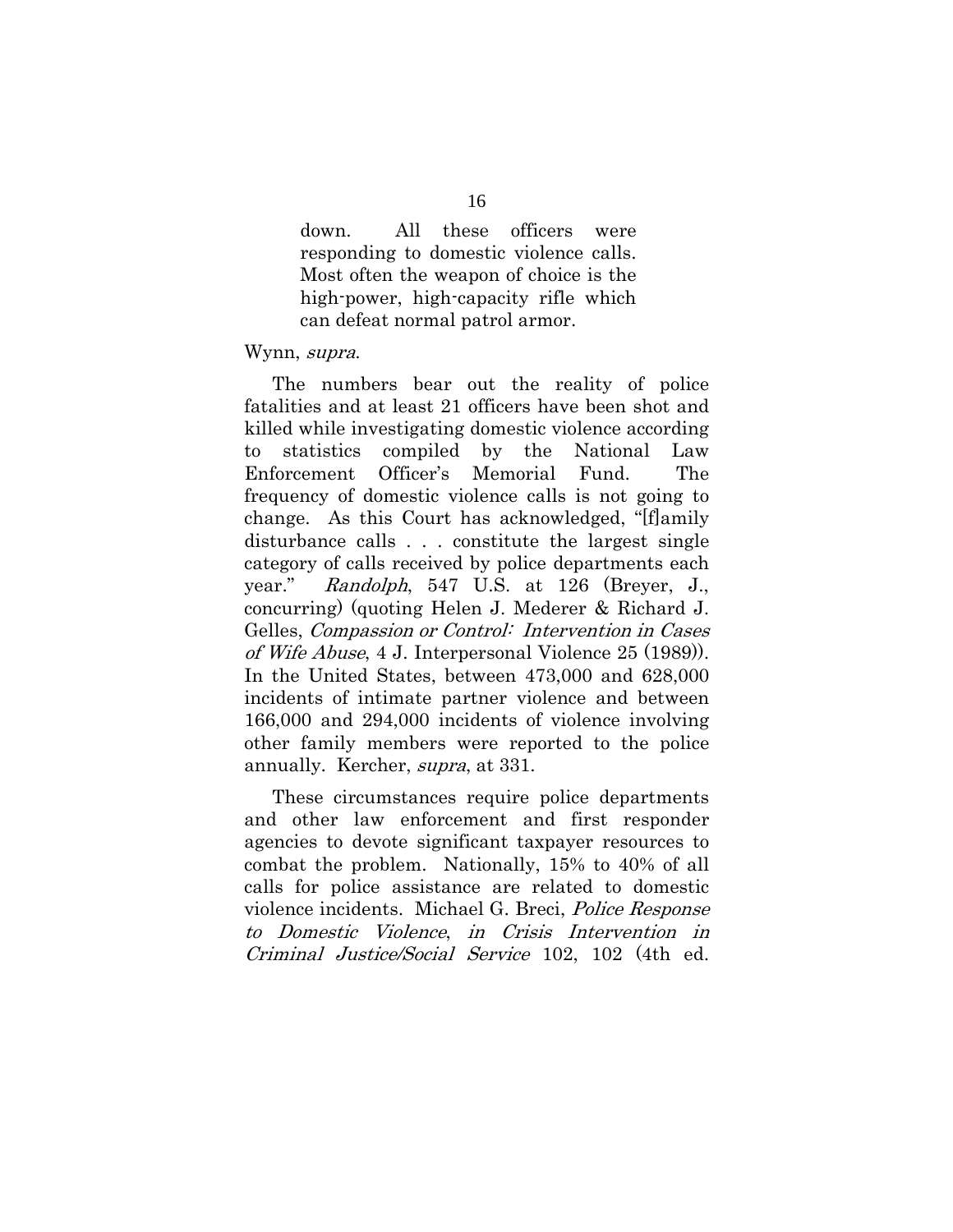2006). Other costs include "hazardous duty pay, early retirement programs, use of bulletproof vests, and specialized training in backup assistance and weapon retention." J. David Hirschel et al., The Relative Contribution of Domestic Violence to Assault and Injury of Police Officers, 11 Justice Quarterly 99, 115 (1994).

 Petitioners' narrow reading of the term "use" heightens the risks that police officers face every day by permitting convicted domestic violence offenders to have access to firearms, in contradiction of Congress' "manifest purpose" of closing a dangerous loophole in the federal firearms legislation. See Hayes, 555 U.S. at 426-27. Accordingly, the First Circuit's decision should be affirmed.

### IV. Prosecuting Domestic Violence is Challenging and Perpetrators May Avoid Conviction

Petitioners' assert that the availability of mandatory arrest requirements and no-drop rules have swept individuals whose "conduct is minor or unclear" into the criminal justice system and unfairly dubbed them as domestic violence offenders. See Pet. Br. 27. Petitioners' thus urge a narrow reading of the statute to avoid disenfranchising vulnerable groups who may have pled guilty be misdemeanors because of lack of access to adequate legal advice. Id. at 29- 30.

This is not an accurate representation of the reality. Prosecuting domestic abuse is challenging. See, e.g., United States v. Tooley, 717 F. Supp. 2d 580, 594 (S.D. W. Va. 2010) (noting that the Lautenberg Amendment, which added Section 922(g)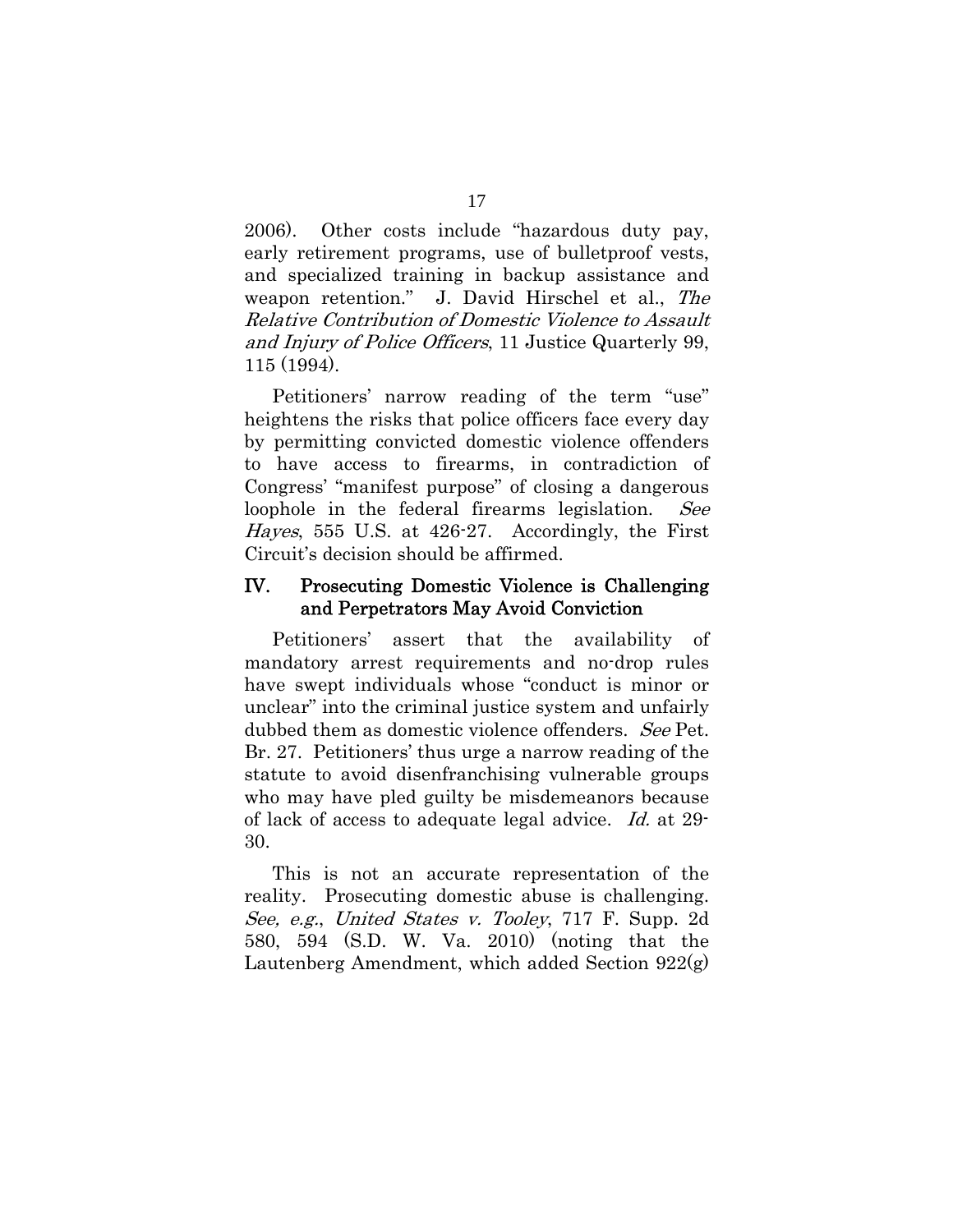"was based on the recognition that, because of the difficulty in proving felony domestic violence charges, [this] particular crime was often under-charged or under-pled, and domestic violence consistent with the elements of a felony frequently resulted only in a misdemeanor plea or conviction").17 Victims often refuse to cooperate and perpetrators may be further inflamed by police or state intervention, and escalate their violent conduct. Stimmel v. Lynch, 2015 U.S. Dist. LEXIS 130132, at \*9 (N.D. Ohio Sept. 28, 2015) (internal citations omitted) ("Prosecutors face two major obstacles to obtaining felony convictions: some family members are willing to forgive the aggressors in order to restore harmonious relations, while others are so terrified that they doubt the ability of police to protect their safety."). In some cases, mandatory arrest and "no drop" rules puts law enforcement in a no-win situation. These rules were put in place for protection of the victim, but the victim may not be willing to cooperate to allow these mechanisms to act. Even if arrest and prosecution follows, there is a risk that the perpetrator may be further to inflamed by law enforcement activities and take the anger out on victim, and law enforcement officers seeking to protect the victim.

The following news story, Tangled Emotions Make Domestic Violence Cases Hard to Stop, Prosecute by Tyler Jett,18 illustrates how the cycle of arrest,

<sup>17</sup> *Tooley* also highlighted the problem with, "[o]udated or ineffective laws often treat domestic violence as a lesser offense." 717 F. Supp. 2d at 594-95.

<sup>18</sup> Tyler Jett, *Tangled Emotions Make Domestic Violence Cases Hard to Stop, Prosecute*, Chattanooga Times Free Press (Oct. 19,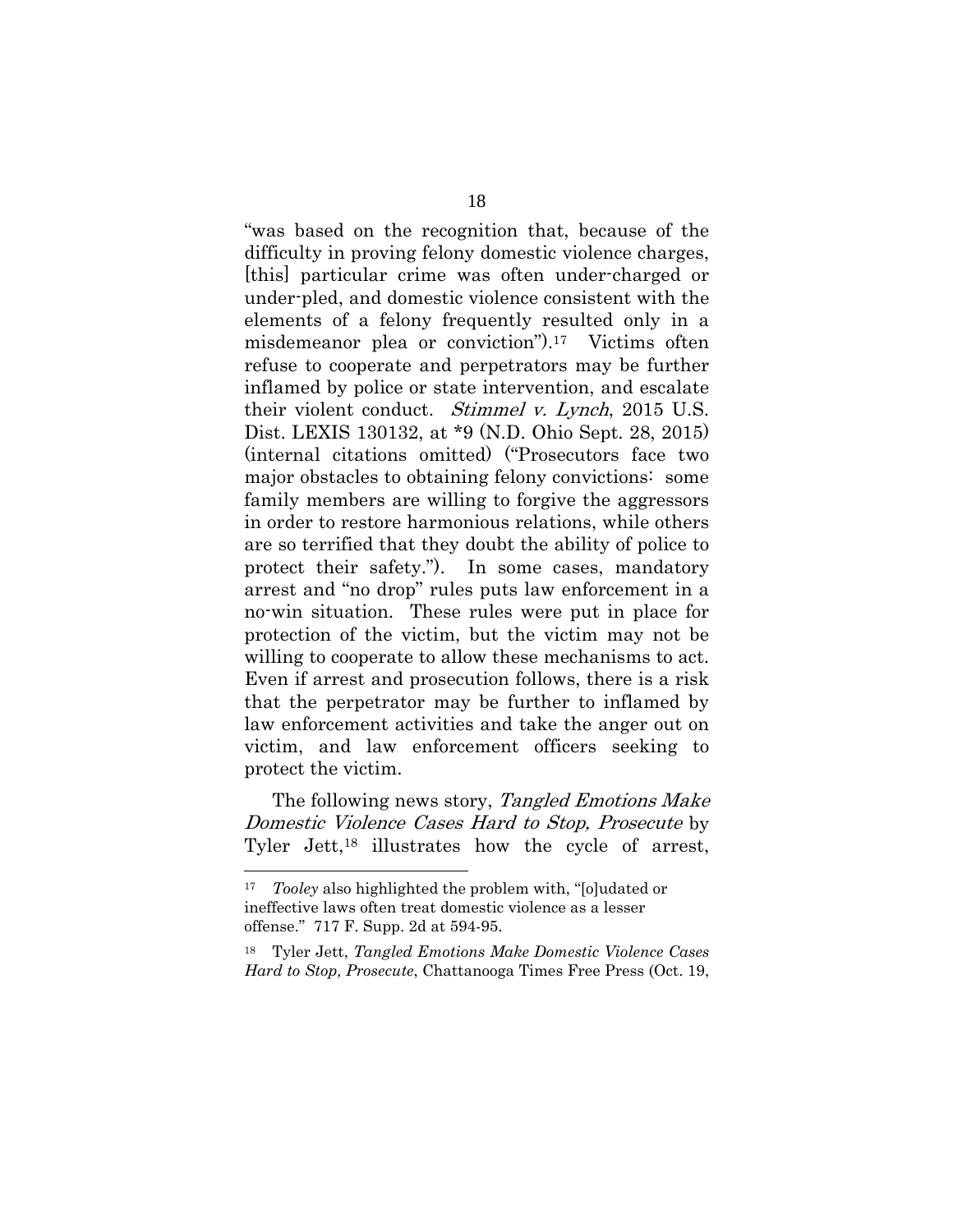denial, and violence repeats with perpetrator being arrested, released because of lack of cooperation and escalating conduct until there is a fatality:

> Between the morning that the judge let him walk away and the night the police shot him, Christopher Andrew Shell changed.

> Sabrina Bloodworth, his girlfriend of 10 years, said Shell talked about his own death after his first domestic violence charges were dropped, about an ending he expected to arrive soon. He showed Bloodworth his tools, told her the price of each hammer and drill. He seemed sick, but she can't explain why.

> "When I die," she remembers him saying, "sell these. Support yourself."

Then, on Sept. 27, Bloodworth ran across Cochran Drive to her cousin's house, away from Shell. Walker County Sheriff Steve Wilson says Bloodworth reported her boyfriend beat her so severely that at one point she lost consciousness. Bruises and cuts flecked her face.

A deputy and a sergeant arrived at the house. Shell stayed inside. A deputy

l

<sup>2015),</sup> http://www.timesfreepress.com/news/local/story/ 2015/oct/19/tangled-emotions-make-domestic-violence-cases/331 236/ (last visited Jan. 24, 2016).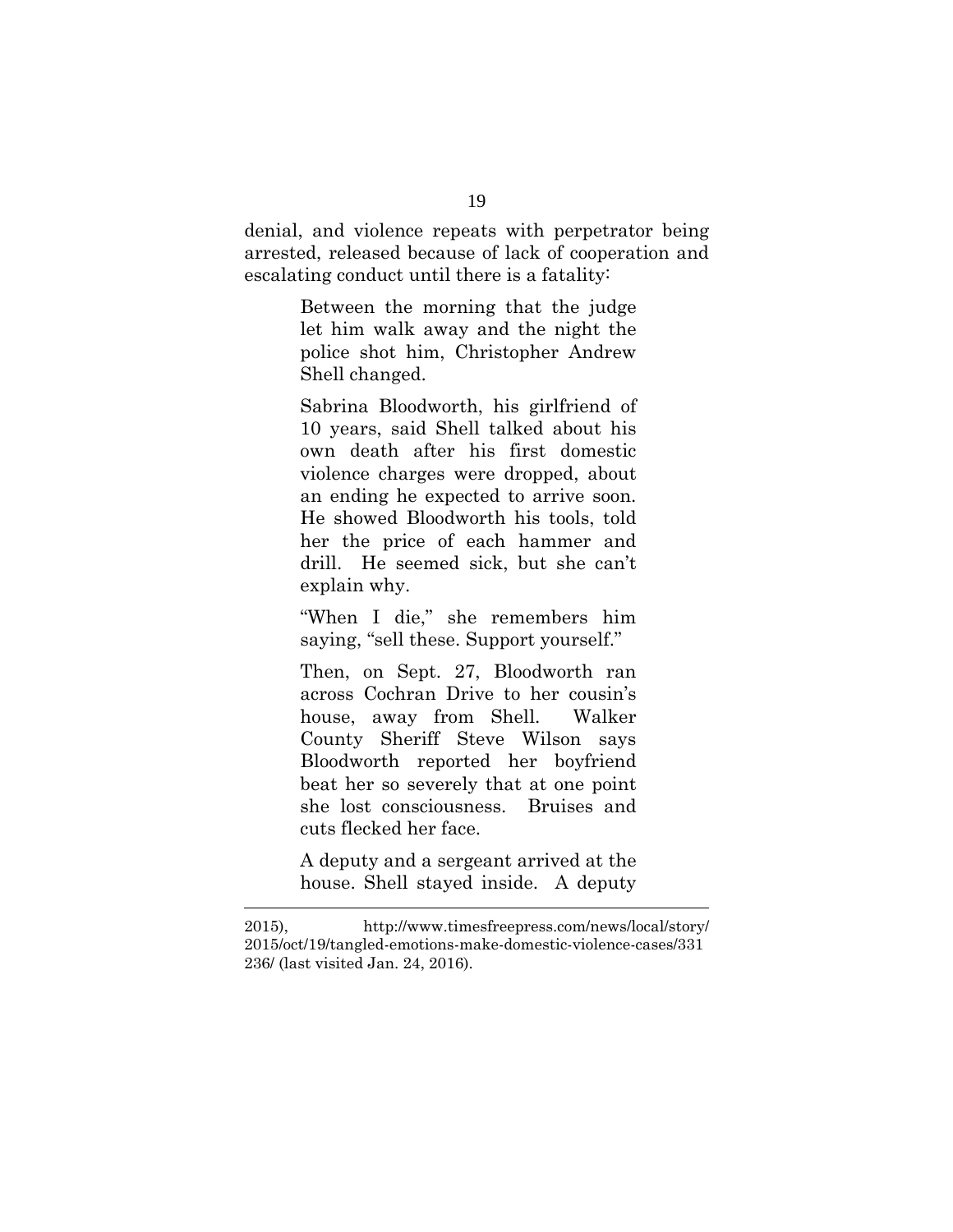saw him through the window, Winslow said, holding a .59 caliber muzzleloader. Eight more officers came for backup. Some called out for Shell, but he remained inside for almost an hour.

Finally Shell walked onto the front porch, holding his rifle. Wilson said Shell lifted the gun in a "threatening manner," and officers fired, killing him. The Georgia Bureau of Investigation is reviewing the case.

A week after the shooting, Bloodworth stood on the same front porch. She pointed out bullet holes on the walkway to the house, on the front step to the porch, on the right side of the house, in a living room wall and in the bathtub. The splintered front door has been replaced.

Bloodworth, 47, said she doesn't remember what happened before the shooting that night because she suffered a concussion. She doesn't believe Shell attacked her, though. He was bigger than her. If he tried to hurt her, she figures, he would have killed her.

"He didn't hit me," she said.

"He didn't hit me," she said again.

"There's nothing."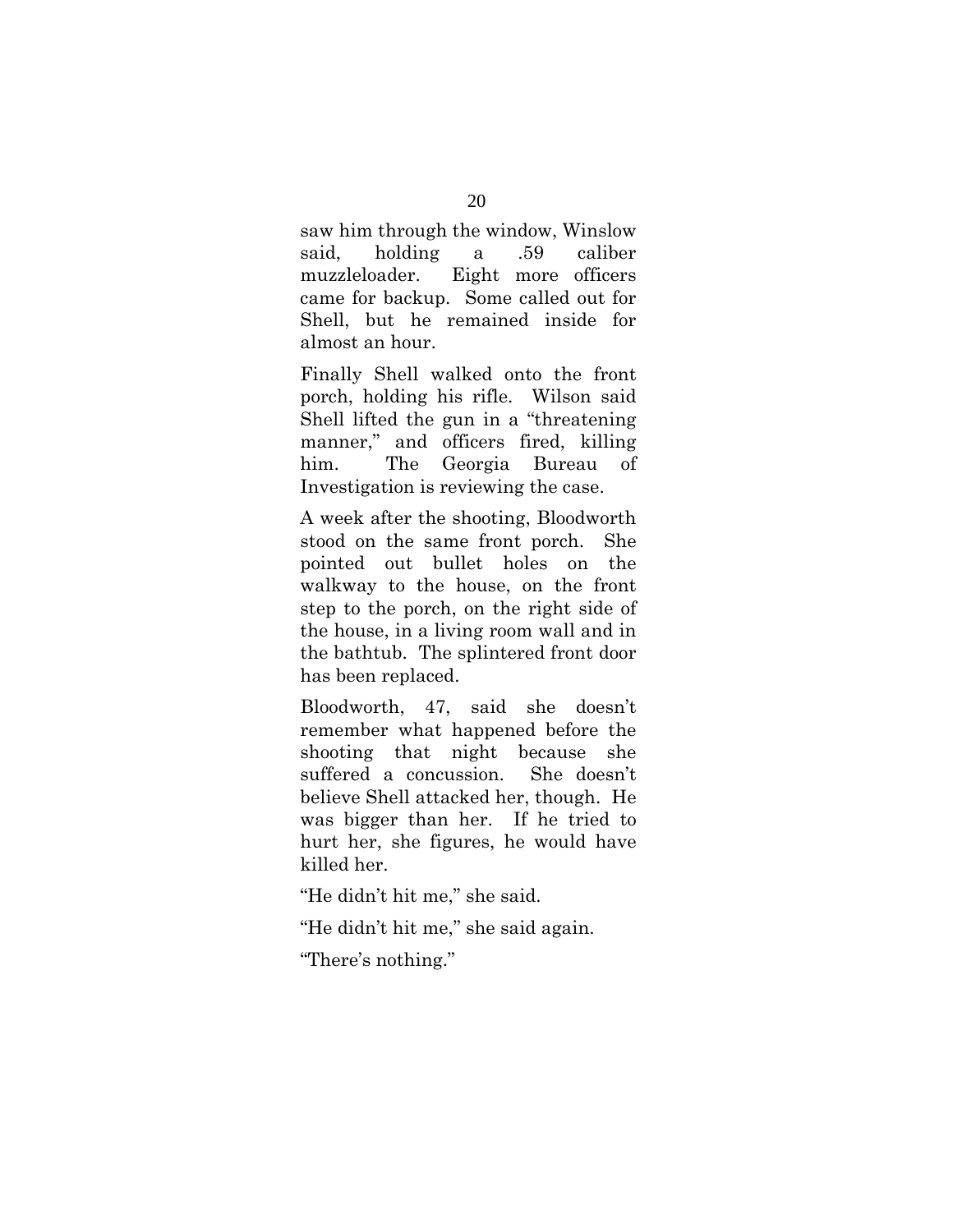This is the second time this year Bloodworth recanted on a domestic violence accusation against Shell. Experts say her reversals are common among victims and show the challenges of investigating and prosecuting cases like these. Often, the victim is the only witness. If that witness won't testify, convicting a batterer is difficult.

Victims recant for many reasons. They [are] (sic) love their abusers. They don't want to cause the person who hurt them to go to jail. They fear violent retribution for testifying, or believe the batterer's punishment won't be serious enough to protect them. Or they blame themselves, thinking they provoke the attacks.

Instead of a criminal conviction, ending with jail time and an attempt at rehabilitation, the relationship continues, often escalating to more severe violence or even death for the victim or attacker.

. . . .

The first incident between Bloodworth and Shell occurred March 28. A Walker County sheriff's investigator wrote in an incident report that he was called to Hutcheson Medical Center and found Bloodworth in the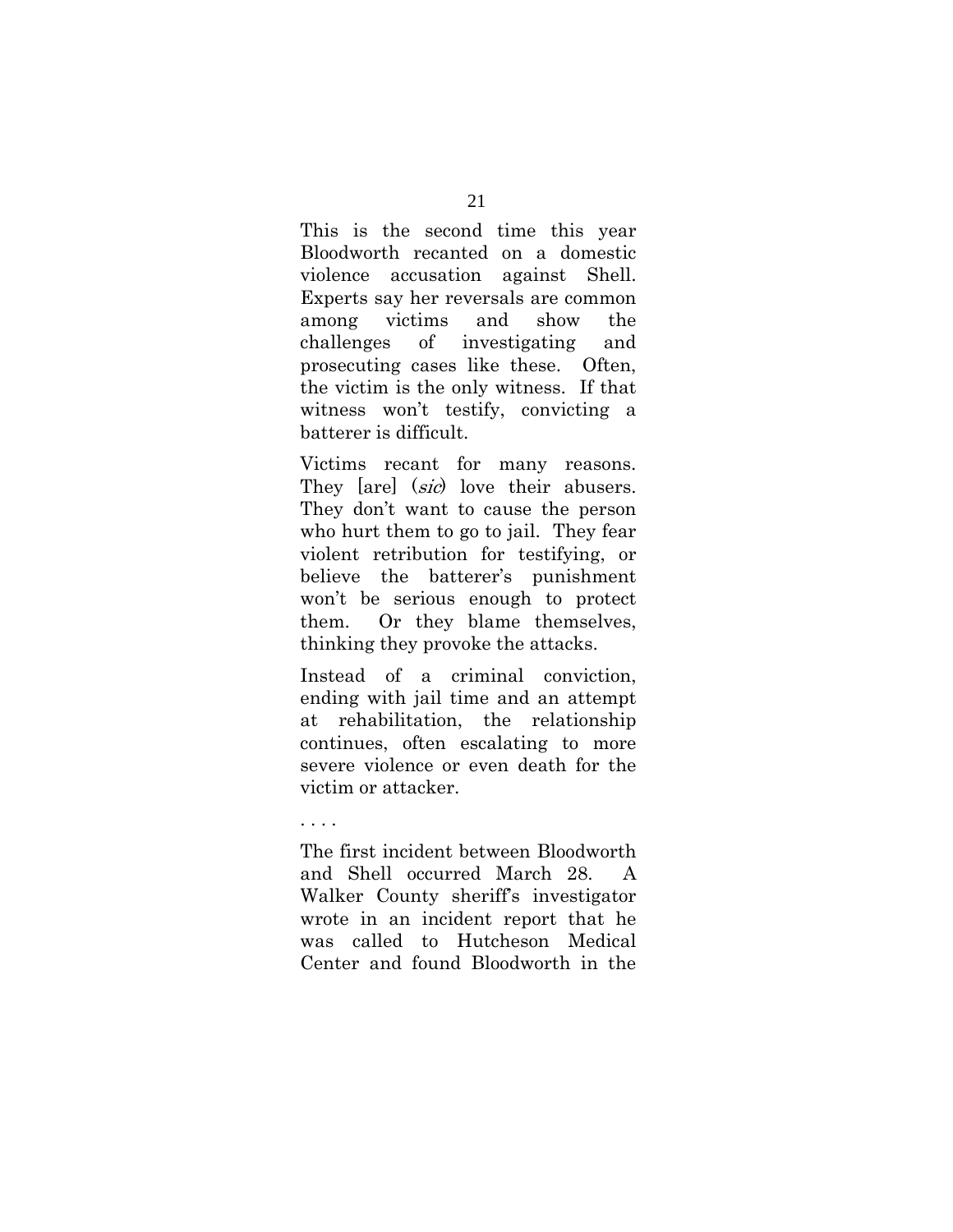emergency room, her right eye bloody and swollen shut. Doctors were stitching a cut that ran from Bloodworth's cheek, through her eyebrow, to the top of her nose.

She told the investigator Shell had been drinking and got angry when they argued about a video game. He smashed a beer can against her face.

. . . .

Six months later, on Sept. 21, Bloodworth and Shell appeared in Walker County State Court. Bloodworth said she told Judge Billy Mullinax she wanted the case dropped. She said the version of events in the incident report is not accurate.

On that night, she said, Shell was on the front porch, arguing with a man on their lawn. Bloodworth said she was in the family room, about 10 feet behind Shell. She said her boyfriend tried to throw his beer can at the man on the lawn. Somehow, Shell flung the can behind him and it hit Bloodworth. She said Shell was sick about accidentally hurting her. Mullinax agreed to drop the case.

. . . .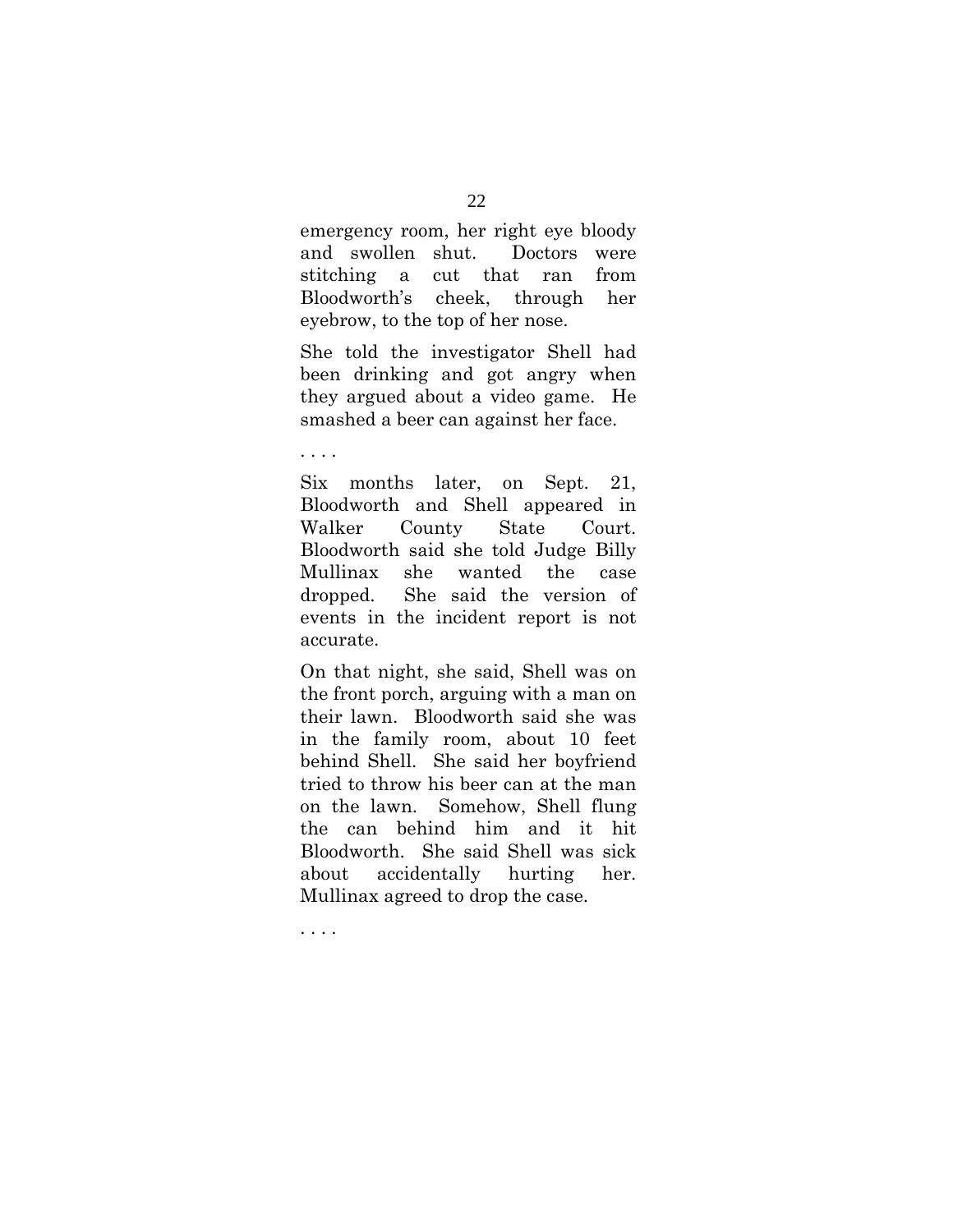Bloodworth said she loved him from the time she met him, 10 years ago, when he built a porch for her grandmother. He was 6 feet, 4 inches tall, blonde, broad and tan. He was handy around the house but also shopped with her at estate sales and flea markets. They watched action movies at night and traveled to Daytona, Fla., every summer to walk on compact sand and watch NASCAR races.

On Mother's Day, he planted two rosebushes for her.

"He took care of me," she said. "He provided for me. He protected me. He stood up for me. I never met a man like him."

On the night of the shooting, she said she sat on the side of the road at the end of the bloc. She couldn't see, didn't know what was happening.

Then, she heard a series of gunshots, she remembers that sound, if nothing else.

Ms. Bloodworth's story above is hardly unusual, and illustrates the well-established pattern of abuse, reconciliation, and further abuse. Domestic abuse is unique in the ongoing emotional and physical connection between the victim and the abuser which may have extended over prolonged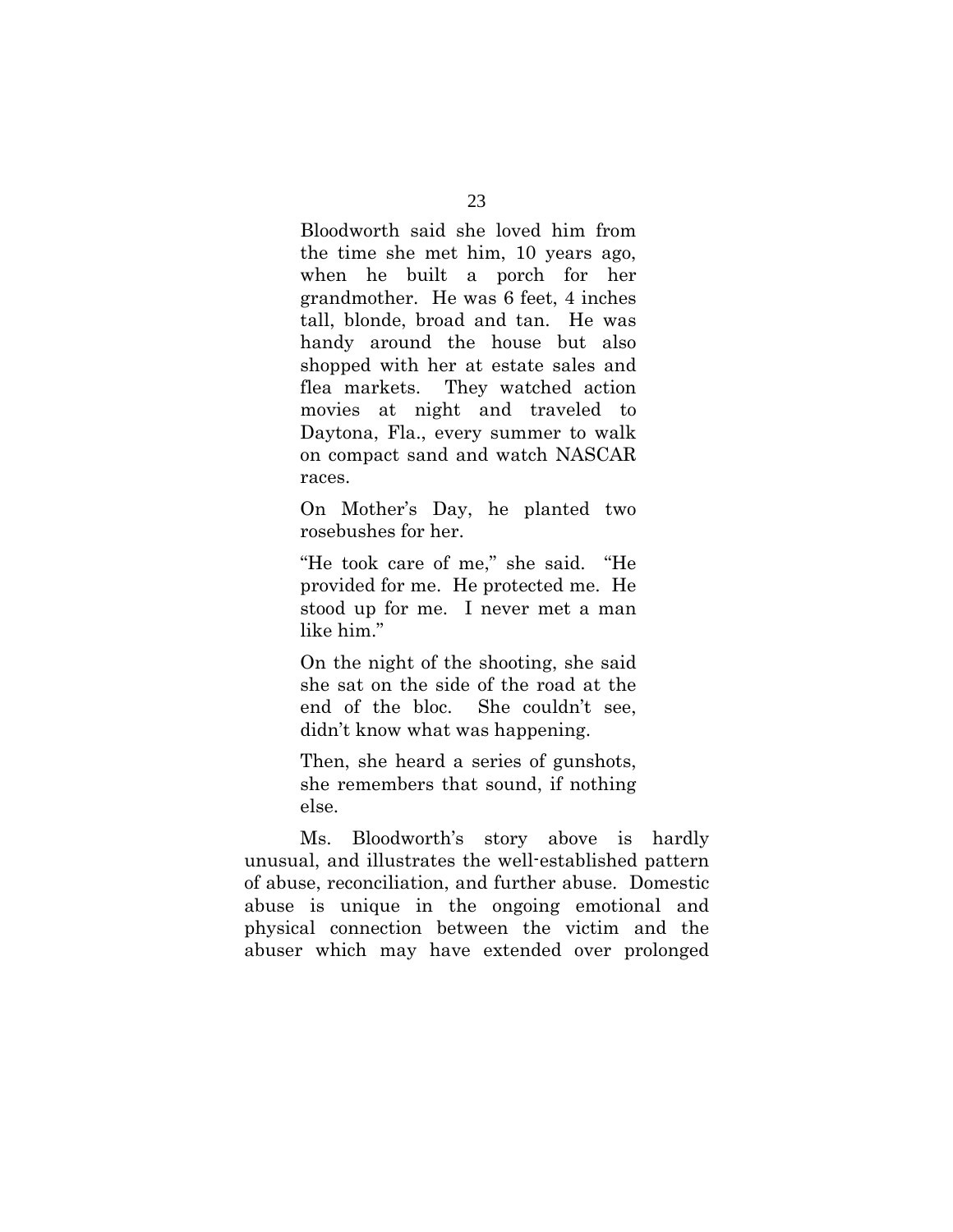periods of time. The ongoing relationship almost inevitably includes periods of harmony and affection, the memories of which can override the shock from the brief episodes of violence. See Jennice Vilhauer, Understanding the Victim: A Guide to Aid in the Prosecution of Domestic Violence, 27 Fordham Urb. L.J. 953, 953-56 (1999). The "intense psychological dynamics" often lead to a "cycle of violence" where periods of violence are followed by the so called "honeymoon phase" when the batterer calms down and engages in loving contrition to keep the partner he loves. *Id.* at 953-55. It is generally during this period of relief and re-establishment of domestic connections that prosecutions take place. Id. at 955. Reunited with their loved ones, victims are reluctant to dwell on the negative and refuse to testify against their abuser. Id. The honeymoon period ends with another episode of violence, followed again by reconciliation and harmony, interrupted by yet more violence. Id. This cycle, commonly referred to as "battered women syndrome," is unique to domestic abuse and accounts for the high rates of recidivism But inside this pattern, law enforcement often has to admit defeat because without the cooperation of the victim, there is frequently no case. In short, contrary to Petitioners' claims that small, questionable domestic incidents may be inflated to unfairly sweep individuals into the criminal justice system, the reality is that domestic violence is difficult to prosecute, and small incidents are but precursors to ones of greater violence.

 Complicating the picture is the reality that the victim may not be able to leave the abusive domestic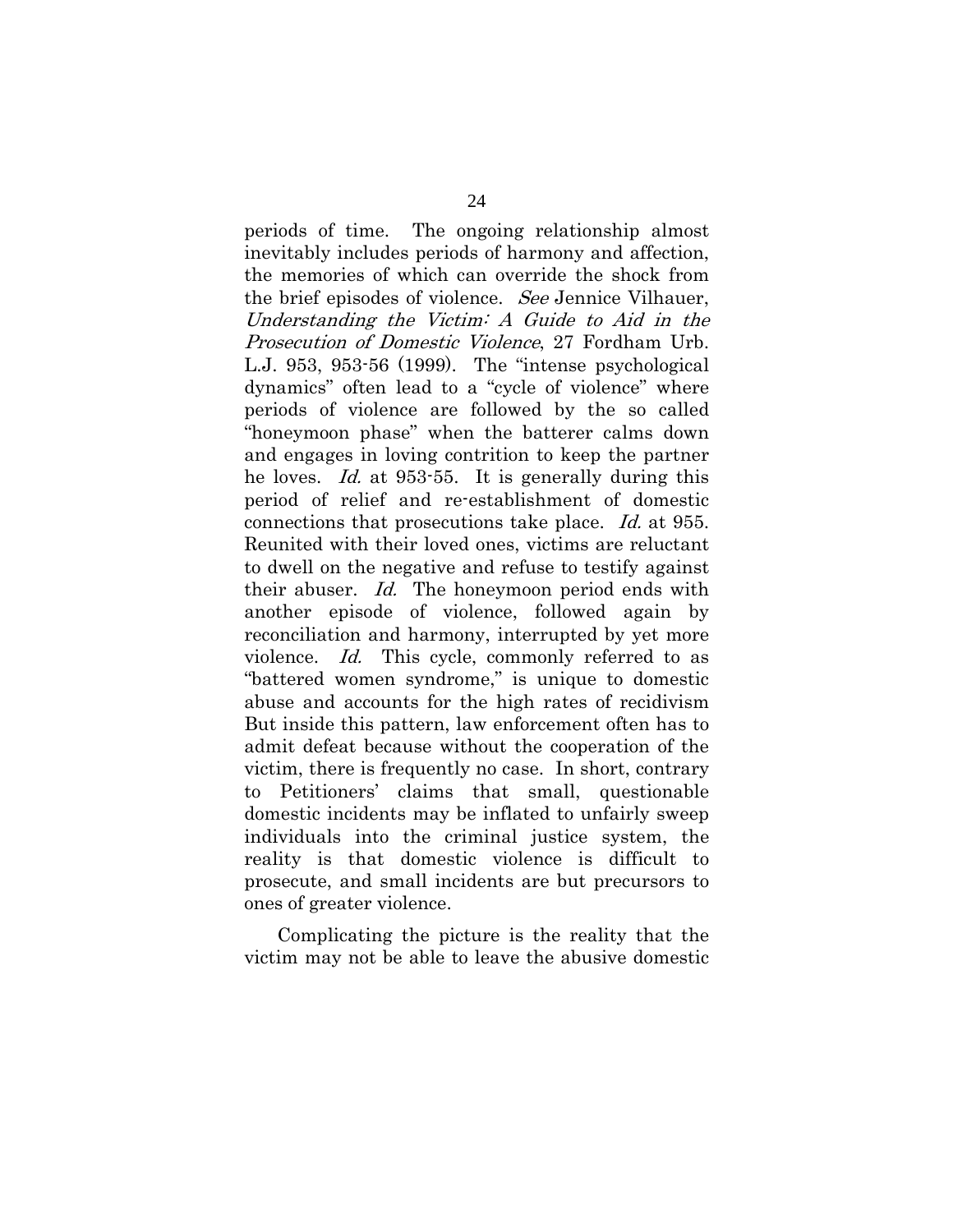relationship. Studies have shown that women who are more fearful of their partner are paradoxically less likely to leave an abusive relationship. See, e.g., Jinseok Kim & Karen A. Gray, Leave or Stay? Battered Women's Decision After Intimate Partner Violence, 23 J. Interpersonal Violence 1465, 1465-85 (2008) (reviewing the literature on the subject and presenting the results of a new study). Victims are also deterred from leaving because of financial fears, lack of a support network, social and religious disapproval, and fear for the wellbeing of their children. See, e.g., Ola W. Barnett, Why Battered Women Do Not Leave, Part 2: External Inhibiting Factors—Social Support and Internal Inhibiting Factors, 2 Trauma Violence & Abuse, 3, 3-8 (2001).

 Nor has the crisis been substantially mitigated by mandatory arrest policies and no drop policies. Studies have shown that female victims are often concerned that involving the police carries its own risk. See, e.g., Meghan A. Novisky & Robert Peralta, When Women Tell: Intimate Partner Violence and the Factors Related to Police Notification, 21 Violence Against Women 65, 66-69 (2015) (noting, for example, that "victims feared that they would be wrongfully identified as abusers"). Victims may not want to involve law enforcement in mandatory arrest situations as they are fearful about losing custody of children, losing housing benefits, and being further victimized by the perpetrator long after the criminal justice system has run its course. Id.

 In sum, domestic violence is a chronic problem that defies easy definition or resolution because of the complicated family and social dynamic. The First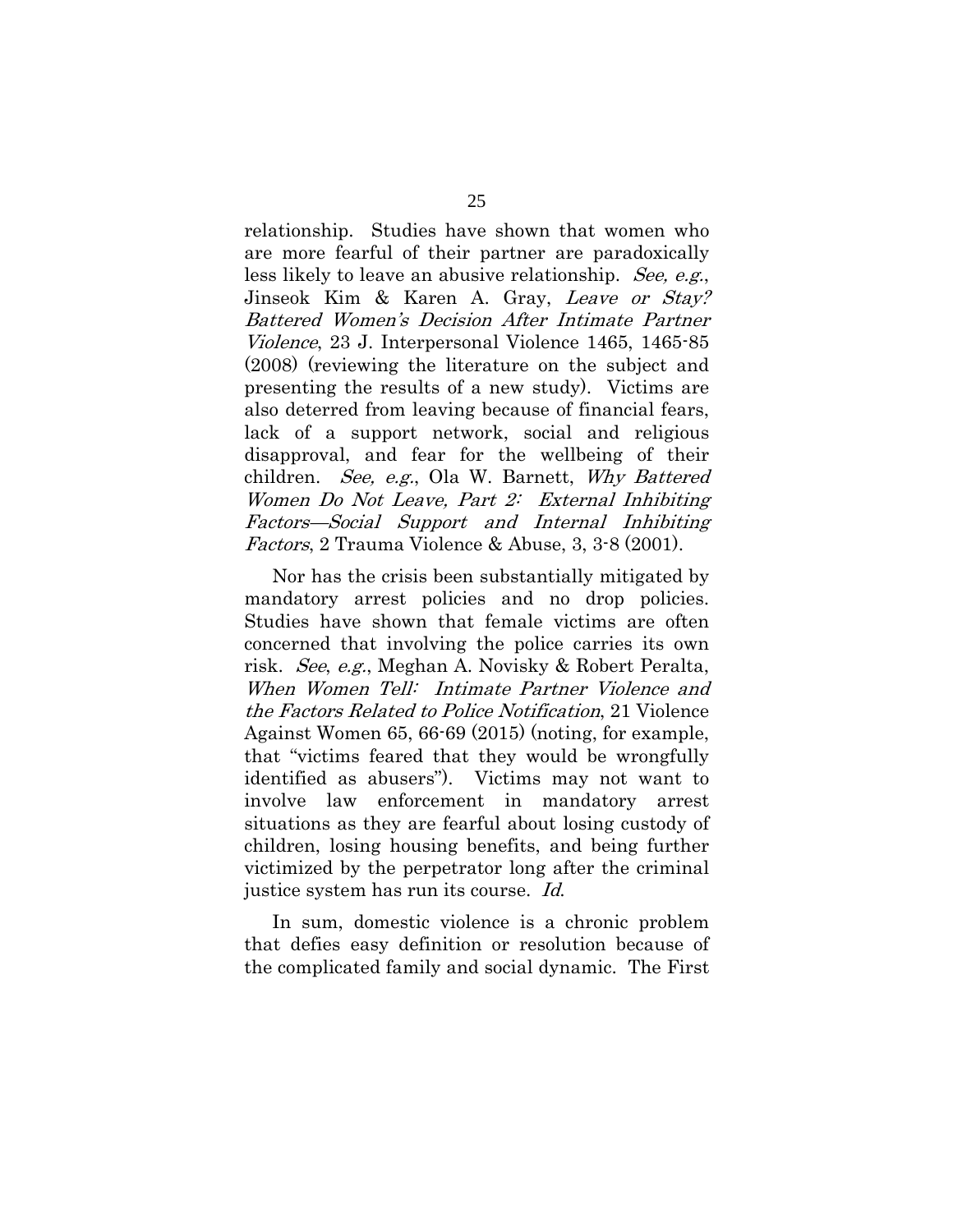Circuit correctly recognized the unique nature of domestic violence, and reversing its decision will increase the dangers faced by victims and law enforcement officers reacting to abusive situations.

## V. The First Circuit's Interpretation is Consistent with Congressional Intent by Including Reckless Acts within the Ambit of "Misdemeanor Crime of Domestic Violence"

The First Circuit's opinion properly includes reckless acts within the scope of Section  $922(g)(9)$ offenses in the context of domestic violence. The First Circuit recognized "context matters," and as "Section 921 (a)(33)(A) is a provision crafted in the unique context of domestic violence and it should be so interpreted." United States v. Voisine, 778 F.3d 176, 180 (1st Cir. 2015). Reversing the First Circuit would "frustrate Congress's manifest purpose" of prohibiting domestic abusers from possessing firearms. See Hayes, 555 U.S. at 427. Congress recognized, prior to the enactment of Section  $922(g)(9)$ , that existing federal laws "were not keeping firearms out of the hands of domestic abusers, because 'many people who engage in serious spousal or child abuse ultimately are not charged with or convicted of felonies." *Id.* at 426. Moreover, this Court has recognized that Section  $922(g)(9)$  was enacted to close a "dangerous loophole" in federal felon-in-possession laws. Id.; Johnson v. United States, 559 U.S. 133, 152-53 (2010) (Alito, J., dissenting) ("Congress therefore enacted this provision to keep firearms out of the hands of such abusers.").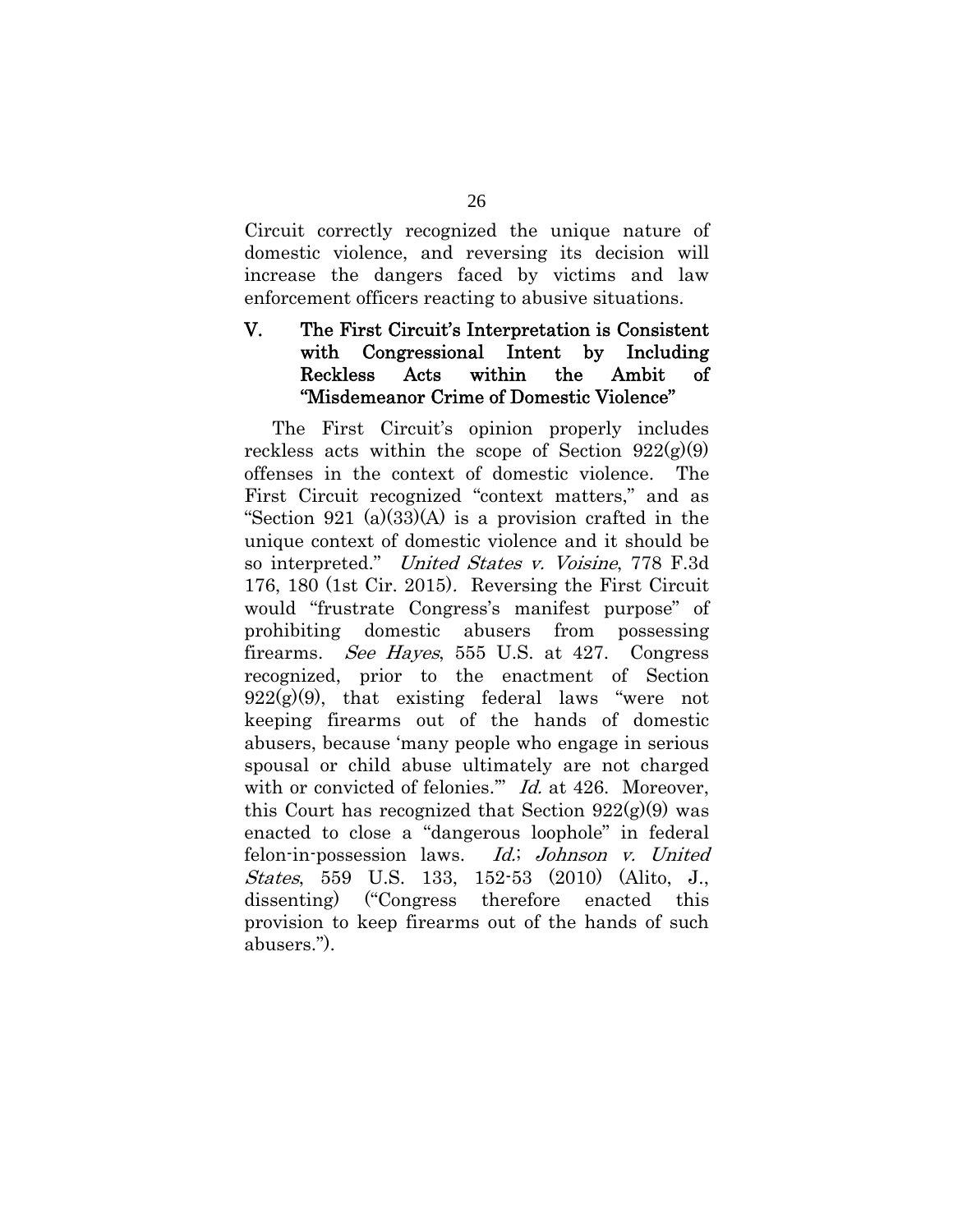Legislative history supports this reading of the statutory language. 142 Cong. Rec. S11,877 (daily ed. Sept. 30, 1996) (statement of Sen. Lautenberg) ("In my view, anyone who attempts or threatens violence against a loved one has demonstrated that he or she poses an unacceptable risk, and should be prohibited from possessing firearms."). The First Circuit's decision correctly captures Congressional intent and the repetitive nature of domestic violence. Petitioners do not dispute that domestic abuse involves an "ongoing cycle of behavior between intimate partners or family members that may escalate." Pet. Br. 25. Nor do Petitioners suggest that those convicted only of "reckless" acts of domestic violence will break the typical pattern of repeated escalating acts of violence. In short, those convicted of "reckless" domestic violence fall well within the ambit of Section  $922(g)(9)$  because the legislature recognized that domestic violence is not restricted to a one-off incident by those who have "demonstrated that he or she poses an unacceptable risk" by attempting of threatening violence against a loved one. *See* 142 Cong. Rec. S11,877 (daily ed. Sept. 30, 1996) (statement of Sen. Lautenberg)

 This Court has recognized that statutory definitions must be construed in light of the context to which they apply. *Johnson*, 559 U.S. at 139-140 (internal citations omitted) ("Ultimately context determines meaning . . . and we do not force term-ofart definitions into contexts where they plainly do not fit and produce nonsense . . . ."). The Lautenberg Amendment specifically was designed to address the unique nature of domestic violence, which made it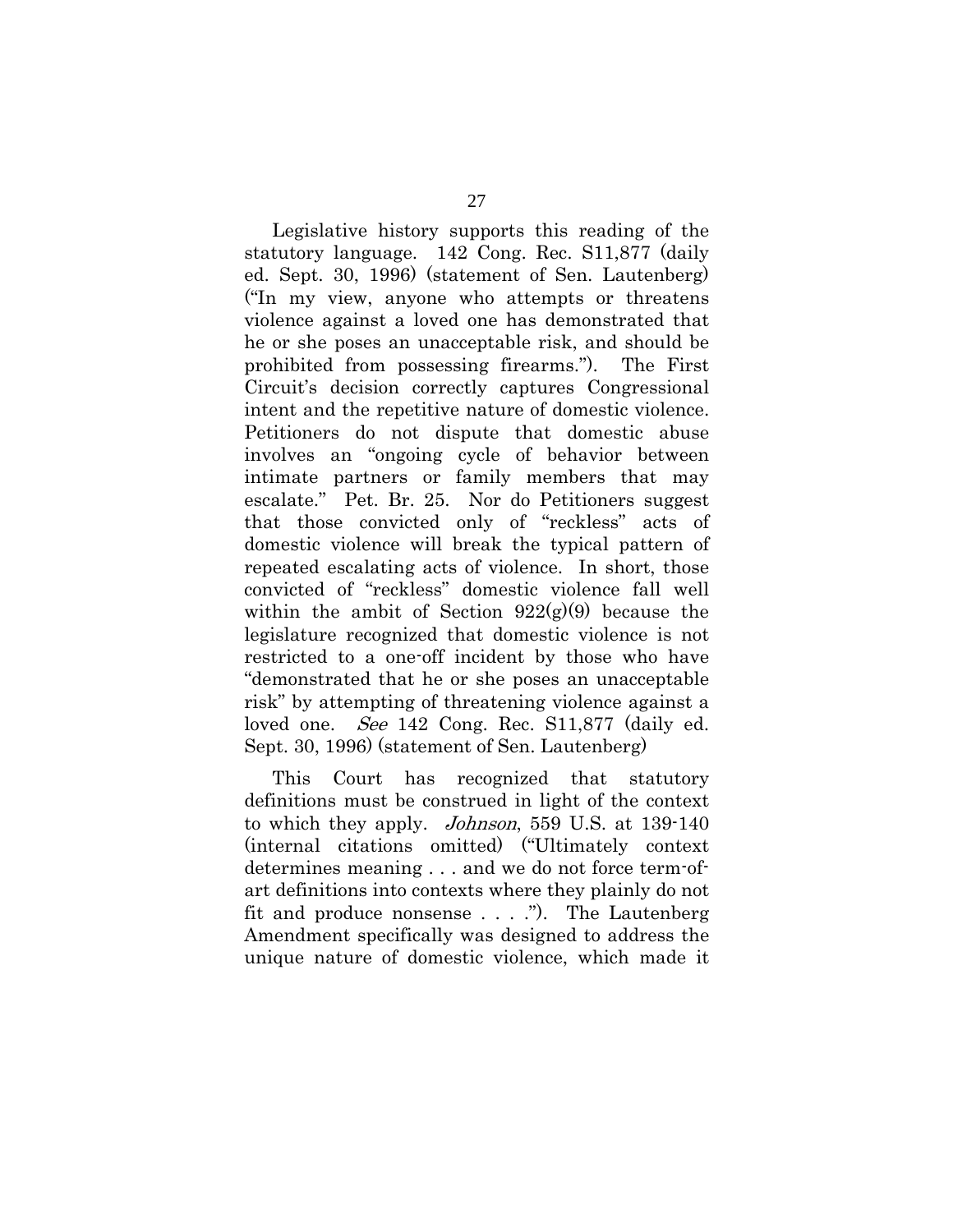distinct from other acts of violence. Cf. 142 Cong. Rec. S10377-78 (internal citations omitted) ("[V]iolent acts classified as 'misdemeanors' in a domestic context would often 'be considered felonies, if committed by strangers.'"). Refusing to consider the context and nature of violence defeats the congressional intent, and the First Circuit correctly relied on the unique context of domestic violence in reaching its decision.

Nor is the First Circuit's interpretation inconsistent with the common law definition of battery which traditionally encompassed reckless infliction of harm. See 2 Wayne R. LaFave, Substantial Criminal Law § 16.2(c)(2) (2d ed. 2003); see also Commonwealth v. Hawkins, 32 N.E. 862, 863 (Mass. 1893) (holding that reckless shooting qualifies as a battery because if the victim "had died from the pistol shot, the defendant . . . would have been guilty of manslaughter. As she survived the injury, the same principle now requires a conviction of assault and battery"), see also Model Penal Code § 211.1 cmt. n.62 (the "necessary intent to injure could be inferred from recklessness."). Here, the Congress has applied the common-law definition of misdemeanor battery to define the term "misdemeanor crime of domestic violence." Castleman, 134 S.Ct. at 1411 (internal citations omitted) ("[I]t makes sense for Congress to have classified as a 'misdemeanor crime of domestic violence' the type of conduct that supports a commonlaw battery conviction."). Thus, the logical conclusion is that Congress intended to include reckless battery within the ambit of the "use of force" requirement in a "misdemeanor crime of domestic violence."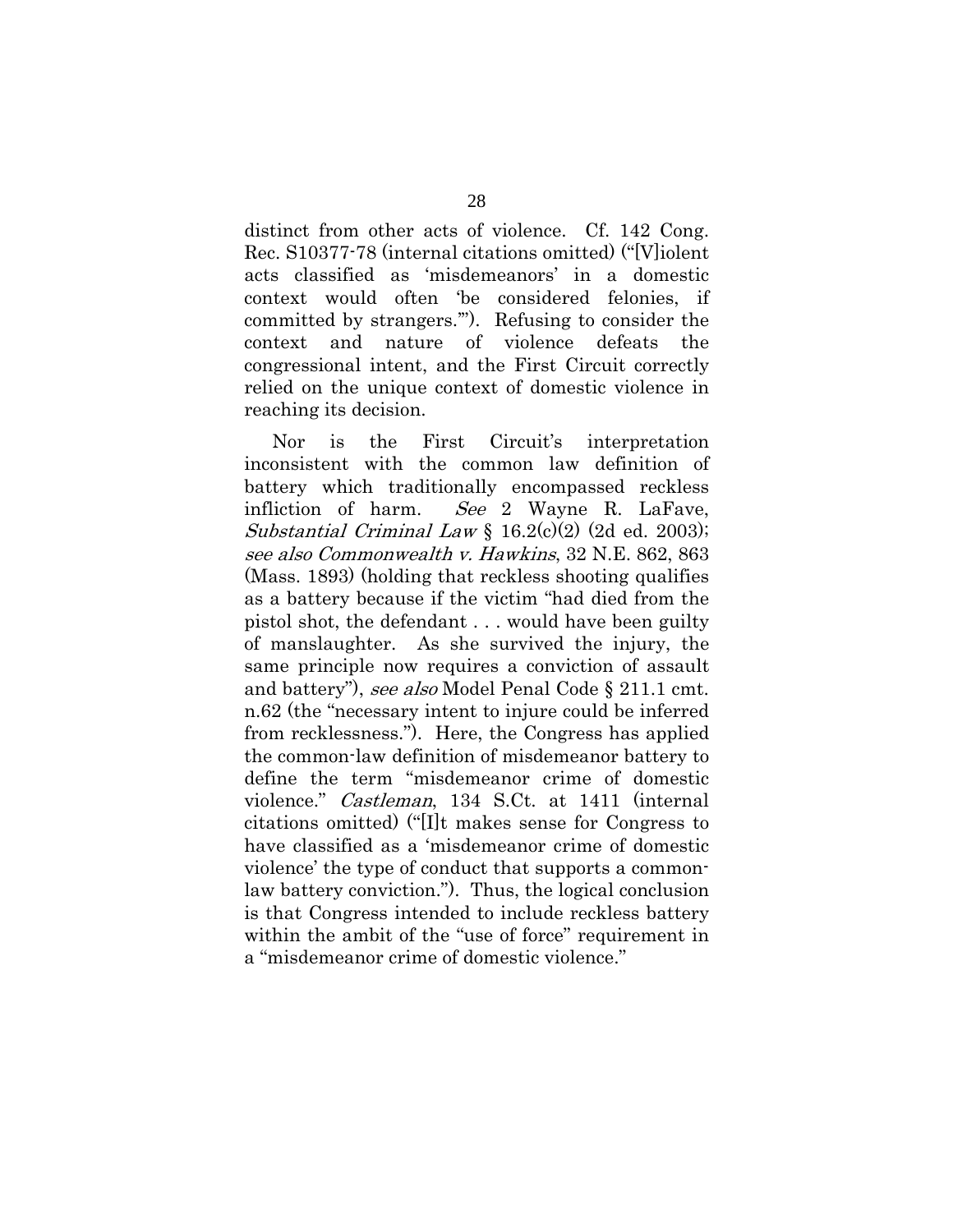### VI. Practical Considerations Require Affirmation of the First Circuit's Opinion.

Reversing the decision below would potentially exempt a substantial number of domestic abusers from the restrictions of Section  $922(g)(9)$ . Thirty-four states and District of Columbia define misdemeanor assault to include reckless causation of bodily injury. Resp't Br. 38. At the time Section  $922(g)(9)$  was enacted, at least eight States had domestic violent assault provisions which included reckless conduct either expressly or by incorporating the State's general assault and battery provisions. Id. at 39. Since then, nine more States have added domestic assault and battery provisions that include recklessness. Id. Federal assault statutes also do not specify a required *mens rea. Id.* at 40. Adopting the Petitioners' interpretation would exclude categorical coverage of the majority of state misdemeanor battery statutes, state statutes specifically targeting domestic violence, as well as federal assault statutes from the ambit of Section  $922(g)(9)$ . Id. Such an interpretation would negate Congressional intent of keeping weapons out of the hands of domestic abusers. If the legislature had intended for a higher mens rea to apply, it could easily have adopted the required provisions. *See Voisine*, 778 F.3d at 181 (internal citations omitted) (noting that "'Congress expressly rejected' the § 16(a) definition, instead developing the term 'misdemeanor crime of violence' that was 'probably broader' than the definition" in §16"). The Congress did not intend to limit the provisions to a higher mens rea. Petitioners should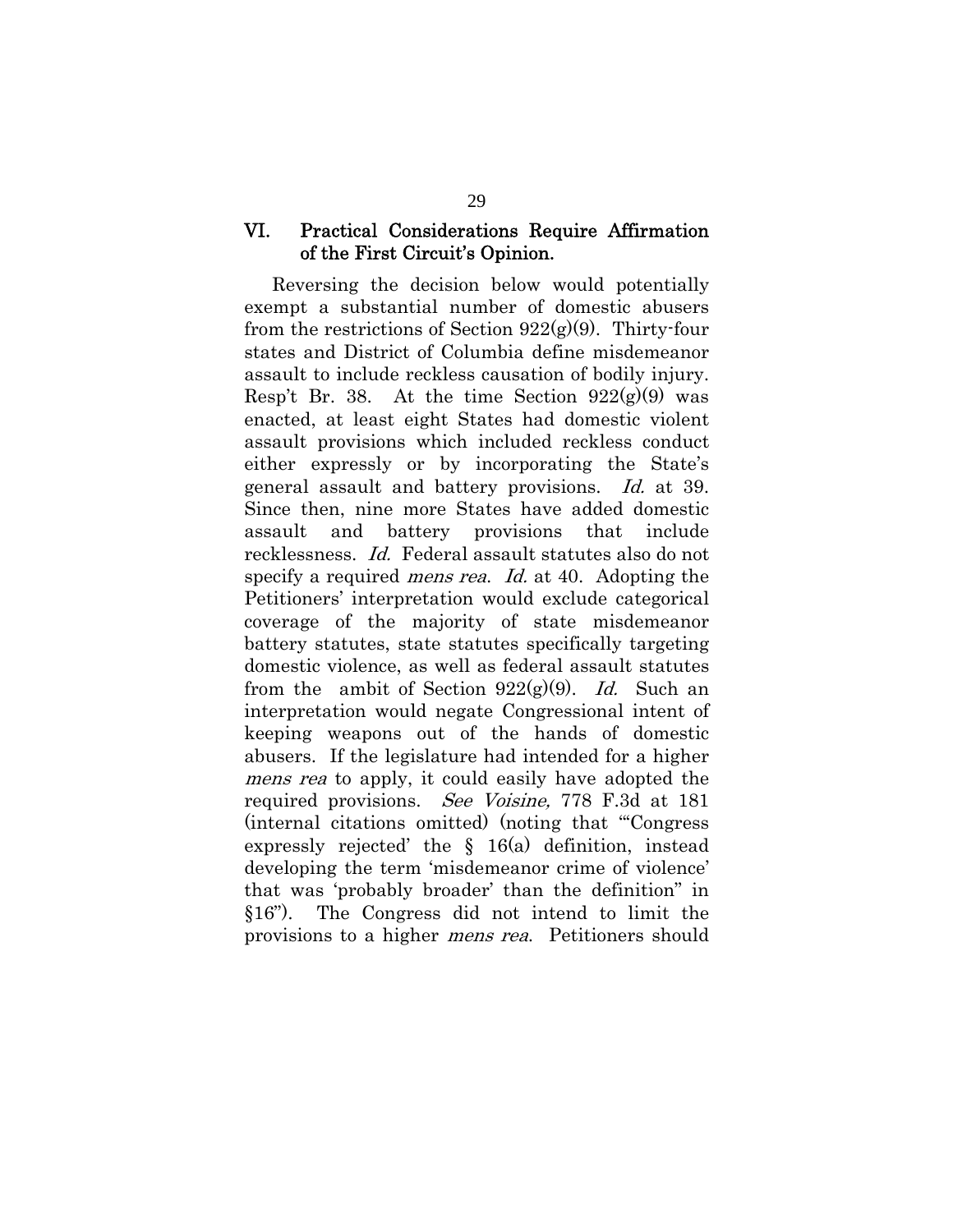not be allowed to graft a higher standard than what the Congress intended.

 Finally, upholding the First Circuit's decision would be consistent with *Castleman*. In *Castleman*, this Court recognized that "'[d]omestic violence' is not merely a type of 'violence,'" but rather a "term of art" that "encompasses a range of force broader than that which constitutes 'violence' simpliciter." Castleman, 134 S.Ct. at 1411 & n.4 This was precisely the rationale applied by First Circuit in reaching its conclusion that a mens rea of recklessness in domestic violence fell within the scope of Section  $222(g)(9)$ . *Voisine*, 778 F.3d at 781.